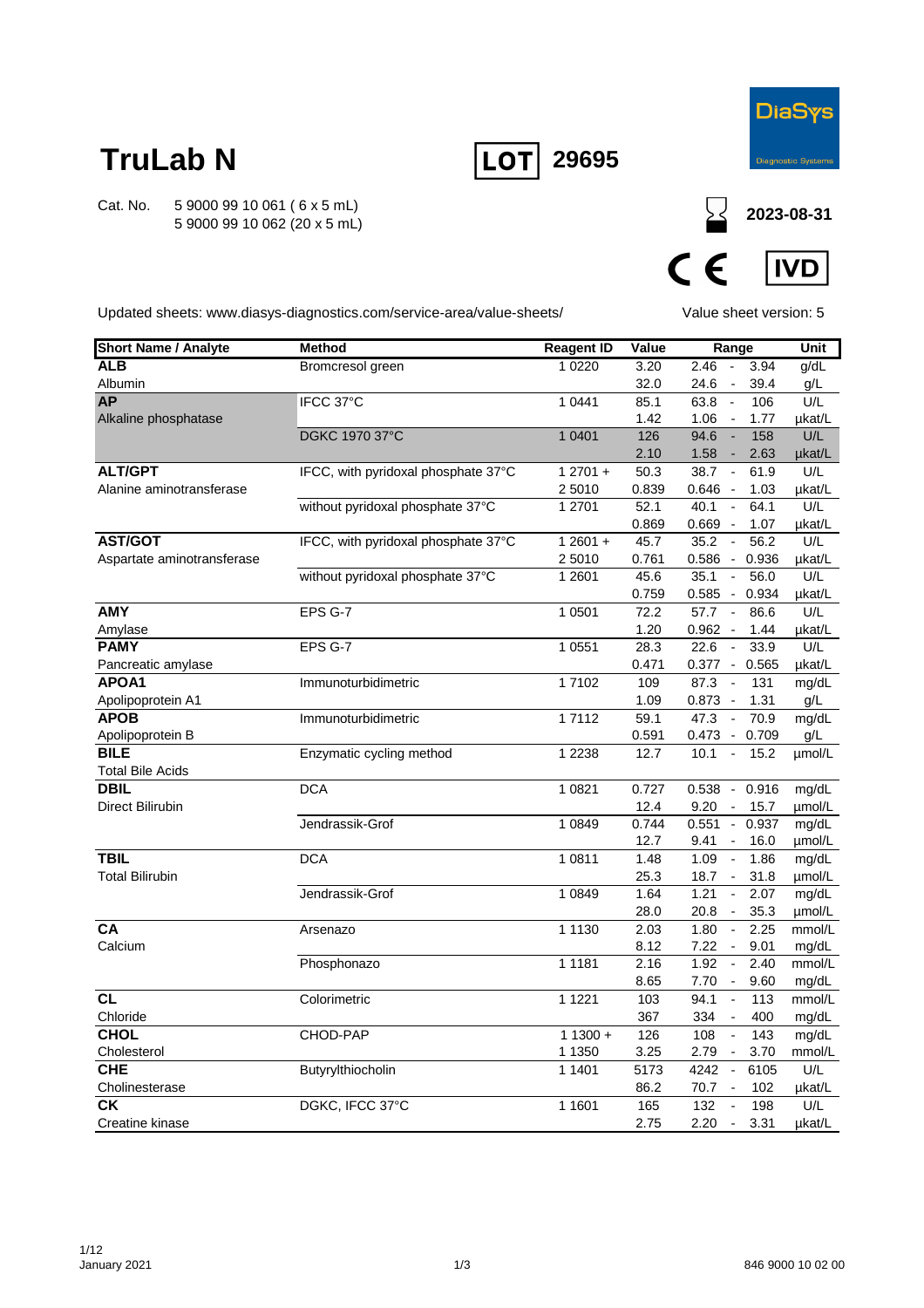



**2023-08-31**

**DiaSys** 

 $C \in$ **IVD** 

Updated sheets: www.diasys-diagnostics.com/service-area/value-sheets/

Value sheet version: 5

| <b>Short Name / Analyte</b>    | <b>Method</b>                   | <b>Reagent ID</b>   | Value        | Range                                                      |              | Unit            |
|--------------------------------|---------------------------------|---------------------|--------------|------------------------------------------------------------|--------------|-----------------|
| <b>CKMB</b>                    | mAK, Immunological method, 37°C | 1 1 6 4 1           | 34.5         | 27.6<br>$\sim$                                             | 41.4         | U/L             |
| Creatine kinase                |                                 |                     | 0.575        | 0.460                                                      | $-0.690$     | µkat/L          |
| <b>CREA</b>                    | Jaffé, without compensation     | 1 1711              | 1.43         | 1.12<br>$\sim$                                             | 1.75         | mg/dL           |
| Creatinine                     |                                 |                     | 127          | 98.7<br>$\sim$                                             | 154          | µmol/L          |
|                                | Jaffé, with compensation        | 1 1711              | 1.31         | 1.02<br>$\overline{\phantom{a}}$                           | 1.60         | mg/dL           |
|                                |                                 |                     | 116          | 90.6<br>$\overline{\phantom{a}}$                           | 142          | µmol/L          |
|                                | <b>Enzymatic PAP</b>            | 1 1759              | 1.33<br>118  | 1.04<br>$\sim$<br>91.8<br>$\overline{\phantom{a}}$         | 1.62<br>144  | mg/dL<br>µmol/L |
| <b>GGT</b>                     | IFCC, DGKC 1994 37°C            | 1 2 8 0 1           | 30.1         | 23.5<br>$\sim$                                             | 36.7         | U/L             |
| y-Glutamyltransferase          |                                 |                     | 0.501        | 0.391<br>$\sim$                                            | 0.612        | µkat/L          |
|                                | Szasz 37°C                      | 1 2 8 0 1           | 26.6         | 20.8<br>$\blacksquare$                                     | 32.5         | U/L             |
|                                |                                 |                     | 0.444        | $0.346 -$                                                  | 0.541        | µkat/L          |
| <b>GLDH</b>                    | DGKC 1970 37°C                  | 1 2411              | 14.6         | 11.7<br>$\overline{\phantom{a}}$                           | 17.6         | U/L             |
| Glutamat dehydrogenase         |                                 |                     | 0.244        | $0.195 -$                                                  | 0.293        | µkat/L          |
| <b>GLUC</b>                    | GOD-PAP                         | $12500 +$           | 87.4         | 73.4<br>$\overline{\phantom{a}}$                           | 101          | mg/dL           |
| Glucose                        |                                 | 1 2550              | 4.85         | 4.08<br>$\overline{\phantom{a}}$                           | 5.63         | mmol/L          |
|                                | HK/G6P-DH                       | 1 2511              | 86.6         | 72.8<br>$\overline{\phantom{a}}$                           | 100          | mg/dL           |
|                                |                                 |                     | 4.81         | 4.04<br>$\overline{\phantom{a}}$                           | 5.58         | mmol/L          |
|                                | Gluc-DH                         | 1 2531              | 86.7         | 72.8<br>$\overline{\phantom{a}}$                           | 101          | mg/dL           |
| <b>HBDH</b>                    | DGKC 37°C                       | 1 3 2 0 1           | 4.81<br>127  | 4.04<br>$\overline{\phantom{a}}$<br>101<br>$\blacksquare$  | 5.58<br>152  | mmol/L<br>U/L   |
| α-Hydroxybutyrate dehydro.     |                                 |                     | 2.11         | 1.69<br>$\overline{\phantom{a}}$                           | 2.54         | µkat/L          |
| <b>HDLC</b>                    | Immunoinhibition                | 1 3 5 2 1           | 38.2         | 32.9<br>$\overline{\phantom{a}}$                           | 43.6         | mg/dL           |
| HDL-Cholesterol                |                                 |                     | 0.989        | 0.850<br>$\sim$                                            | 1.13         | mmol/L          |
|                                | Direct, colorimetric            | 1 3561              | 41.6         | 35.7<br>$\sim$                                             | 47.4         | mg/dL           |
|                                |                                 |                     | 1.07         | $0.924 -$                                                  | 1.23         | mmol/L          |
| <b>HBUT</b>                    | β-HBDH / Diaphorase 37°C        | 1 3701              | 0.299        | $0.239 -$                                                  | 0.359        | mmol/L          |
| β-Hydroxybutyrate              |                                 |                     | 3.11         | 2.49<br>$\overline{\phantom{a}}$                           | 3.74         | mg/dL           |
|                                | β-HBDH 37°C                     | 1 3711              | 0.324        | 0.259<br>$\overline{\phantom{a}}$                          | 0.388        | mmol/L          |
|                                |                                 |                     | 3.37         | 2.69<br>$\mathcal{L}$                                      | 4.04         | mg/dL           |
| lgA                            | Immunoturbidimetric             | 17202               | 146          | 111<br>$\overline{\phantom{a}}$                            | 181          | mg/dL           |
| Immunoglobulin A<br><b>IgE</b> | Immunoturbidimetric             | 17239               | 1.46<br>63.3 | 1.11<br>$\overline{\phantom{a}}$<br>50.7<br>$\blacksquare$ | 1.81<br>76.0 | g/L<br>IU/mL    |
| Immunoglobulin E               |                                 |                     | 152          | 122<br>$\overline{\phantom{a}}$                            | 182          | ng/mL           |
| <b>IgG</b>                     | Immunoturbidimetric             | 17212               | 746          | $\overline{\phantom{a}}$<br>597                            | 895          | mg/dL           |
| Immunoglobulin G               |                                 |                     | 7.46         | 5.97<br>$\sim$                                             | 8.95         | g/L             |
| <b>IgM</b>                     | Immunoturbidimetric             | 17222               | 65.8         | 47.4<br>$\overline{\phantom{a}}$                           | 84.2         | mg/dL           |
| Immunoglobulin M               |                                 |                     | 0.658        | $0.474 - 0.842$                                            |              | g/L             |
| FE                             | Ferene                          | 1 1911              | 79.5         | 68.4<br>$\overline{\phantom{a}}$                           | 90.7         | µg/dL           |
| Iron                           |                                 |                     | 14.2         | 12.2<br>$\sim$                                             | 16.2         | µmol/L          |
| <b>LACT</b>                    | LDH UV                          | $\overline{1}$ 4001 | 11.8         | 9.32<br>$\sim$                                             | 14.3         | mg/dL           |
| Lactate                        |                                 |                     | 1.31         | 1.03<br>$\sim$                                             | 1.58         | mmol/L          |
| <b>LDH</b>                     | IFCC, DGKC 1994 37°C            | 1 4 2 1 1           | 146          | 120<br>$\blacksquare$                                      | 172          | U/L             |
| Lactate dehydrogenase          |                                 |                     | 2.43         | 1.99<br>$\overline{\phantom{a}}$                           | 2.87         | µkat/L          |
|                                | DGKC opt. 1970 37°C             | 1 4 2 0 1           | 239          | 196<br>$\Box$                                              | 282          | U/L             |
|                                |                                 |                     | 3.99         | 3.27<br>$\overline{\phantom{a}}$                           | 4.70         | µkat/L          |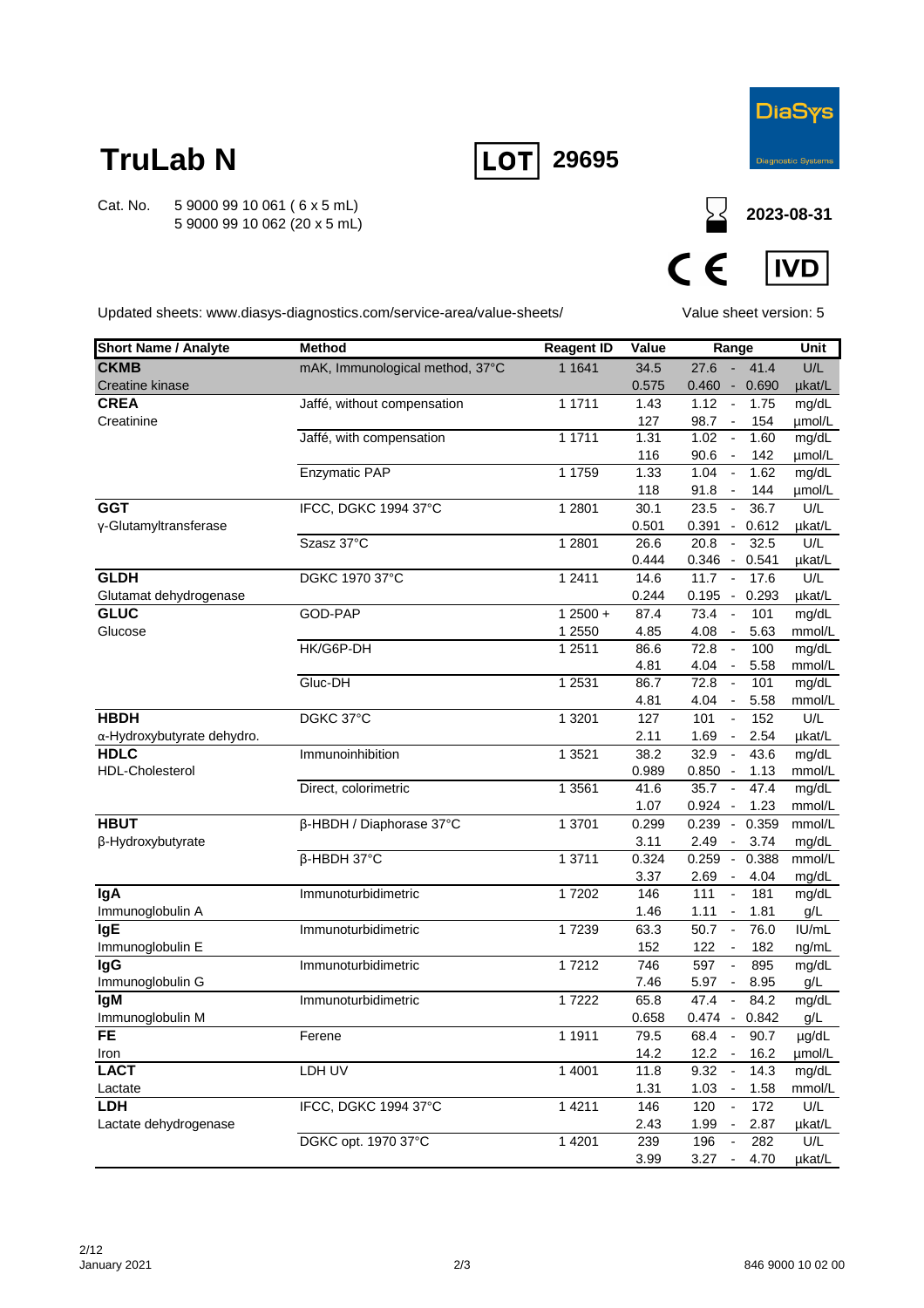

**2023-08-31**

## **TruLab N**

Cat. No. 5 9000 99 10 061 ( 6 x 5 mL) 5 9000 99 10 062 (20 x 5 mL)





Updated sheets: www.diasys-diagnostics.com/service-area/value-sheets/

Value sheet version: 5

| <b>Short Name / Analyte</b> | <b>Method</b>                   | <b>Reagent ID</b> | Value | Range                                    | <b>Unit</b> |
|-----------------------------|---------------------------------|-------------------|-------|------------------------------------------|-------------|
| <b>LDLC</b>                 | Homogenous Select, TruCal Lipid | 1 4 1 2 1         | 69.6  | 59.8<br>$\sim$<br>79.3                   | mg/dL       |
| LDL-Cholesterol             |                                 |                   | 1.80  | 2.05<br>1.55<br>$\sim$                   | mmol/L      |
|                             | Direct, colorimetric            | 1 4 1 3 1         | 68.2  | 58.7<br>77.7<br>$\sim$                   | mg/dL       |
|                             |                                 |                   | 1.76  | 1.52<br>2.01<br>$\sim$                   | mmol/L      |
| <b>LPS</b>                  | Colorimetric                    | 1 4 3 2 1         | 52.8  | 42.2<br>63.4<br>$\overline{\phantom{a}}$ | U/L         |
| Lipase                      |                                 |                   | 0.880 | $0.704 -$<br>1.06                        | µkat/L      |
| <b>MG</b>                   | Xylidyl blue                    | 1 4 6 1 0         | 0.841 | $0.707 - 0.976$                          | mmol/L      |
| Magnesium                   |                                 |                   | 2.04  | 1.72<br>2.37<br>$\sim$                   | mg/dL       |
| PL                          | Enzymatic                       | 1 5741            | 147   | 118<br>177<br>$\overline{\phantom{a}}$   | mg/dL       |
| Phospholipids               |                                 |                   | 1.90  | 1.52<br>2.28<br>$\overline{\phantom{a}}$ | mmol/L      |
| PO <sub>3</sub>             | Molybdate UV, substrate start   | 15211             | 3.15  | 2.58<br>$\sim$<br>3.71                   | mg/dL       |
| Phosphorus                  |                                 |                   | 1.02  | $0.833 -$<br>1.20                        | mmol/L      |
|                             | Molybdate UV, sample start      | 15211             | 3.00  | 2.46<br>3.55<br>$\sim$                   | mg/dL       |
|                             |                                 |                   | 0.970 | $0.796 -$<br>1.14                        | mmol/L      |
| K                           | Enzymatic                       | 1 5 2 2 1         | 4.29  | 3.91<br>4.68<br>$\overline{\phantom{a}}$ | mmol/L      |
| Potassium                   |                                 |                   | 16.8  | 15.3<br>18.3<br>$\overline{\phantom{a}}$ | mg/dL       |
| <b>Na</b>                   | Enzymatic                       | 1 4808            | 135   | 127<br>143<br>$\overline{\phantom{a}}$   | mmol/L      |
| Sodium                      |                                 |                   | 311   | 329<br>292                               | mg/dL       |
| $\overline{TP}$             | Biuret, without sample blank    | 1 2 3 1 1         | 5.58  | 4.97<br>6.19<br>$\sim$                   | g/dL        |
| <b>Total Protein</b>        |                                 |                   | 55.8  | 49.7<br>61.9<br>$\blacksquare$           | g/L         |
|                             | Biuret, with sample blank       | 1 2 3 1 1         | 5.01  | 4.46<br>$\mathbb{L}$<br>5.56             | g/dL        |
|                             |                                 |                   | 50.1  | 44.6<br>55.6<br>$\sim$                   | g/L         |
| <b>TRF</b>                  | Immunoturbidimetric             | 17252             | 189   | 151<br>226<br>$\Box$                     | mg/dL       |
| Transferrin                 |                                 |                   | 1.89  | 1.51<br>2.26<br>$\sim$                   | g/L         |
| <b>TRIG</b>                 | GPO-PAP                         | 15760             | 86.2  | $70.7 -$<br>102                          | mg/dL       |
| Triglycerides               |                                 | 15710             | 0.971 | $0.796 -$<br>1.15                        | mmol/L      |
| <b>UIBC</b>                 | Ferene                          | 1 1921            | 202   | 162<br>243<br>$\overline{\phantom{a}}$   | µg/dL       |
| Unsat. Iron Binding Cap.    |                                 |                   | 36.2  | 43.5<br>29.0<br>$\overline{\phantom{a}}$ | µmol/L      |
|                             | For reagent lots $\geq$ 29398   | 1 1921            | 203   | 162<br>244                               | µg/dL       |
|                             |                                 |                   | 36.4  | 29.1<br>43.6<br>$\blacksquare$           | µmol/L      |
| <b>UREA</b>                 | Urease UV                       | 1 3 1 0 1         | 39.7  | 31.0<br>$\sim$<br>48.4                   | mg/dL       |
| Urea                        |                                 |                   | 6.61  | 5.15<br>8.06<br>$\sim$                   | mmol/L      |
|                             | Colorimetric, Berthelot         | 1 3 1 1 5         | 37.7  | 29.4<br>$\mathbf{r}$<br>46.0             | mg/dL       |
|                             |                                 |                   | 6.28  | 4.90<br>7.66<br>$\overline{\phantom{a}}$ | mmol/L      |
| <b>UA</b>                   | <b>TBHBA</b>                    | 1 3021            | 4.99  | 4.30<br>5.69<br>$\overline{\phantom{a}}$ | mg/dL       |
| <b>Uric Acid</b>            |                                 |                   | 297   | 255<br>339<br>$\blacksquare$             | µmol/L      |
|                             | <b>TOOS</b>                     | 1 3001            | 4.91  | 4.22<br>5.60<br>$\overline{\phantom{a}}$ | mg/dL       |
|                             |                                 |                   | 292   | 251<br>333<br>$\overline{\phantom{a}}$   | µmol/L      |



DiaSys Diagnostic Systems GmbH Alte Strasse 9 65558 Holzheim Germany www.diasys-diagnostics.com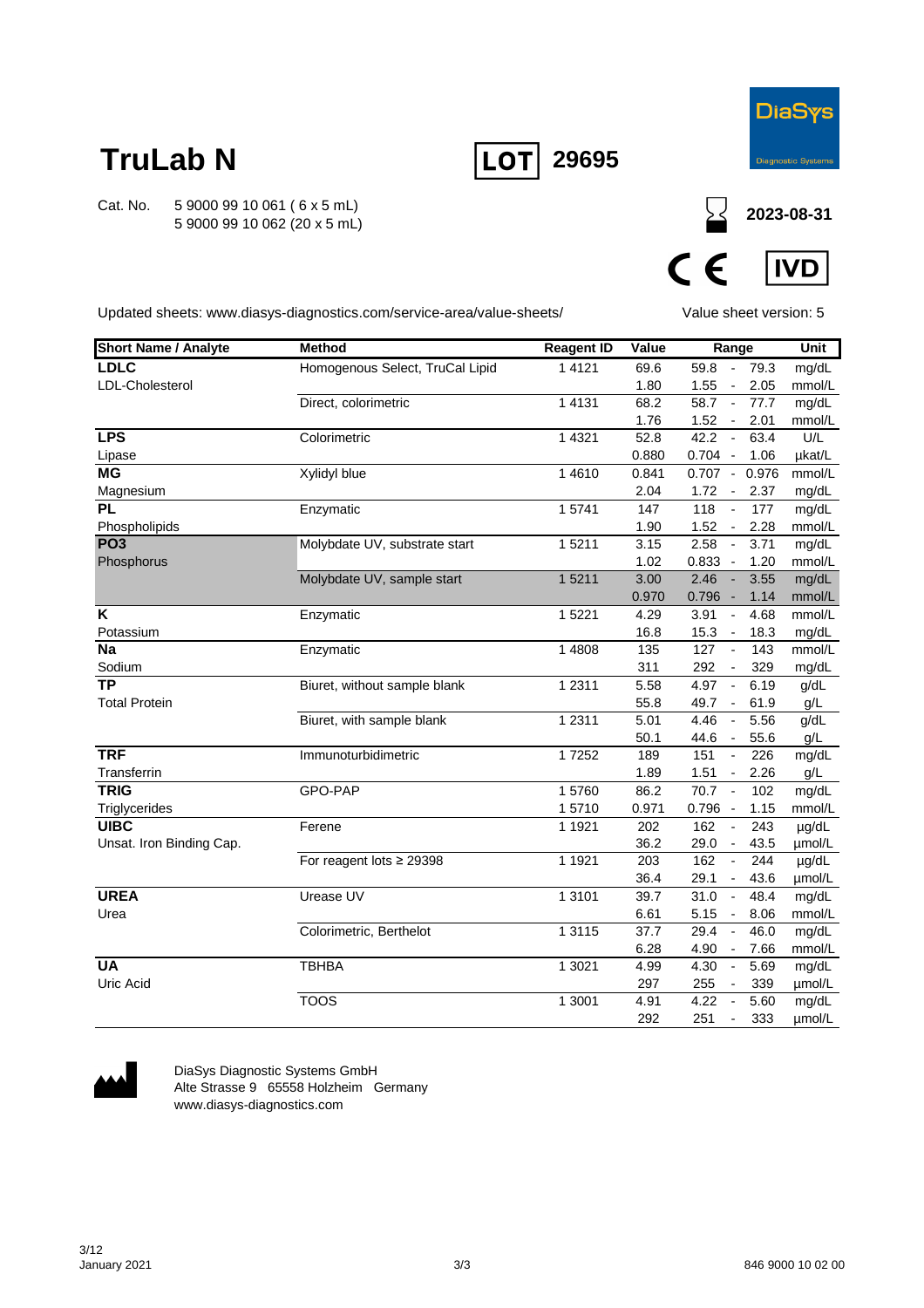





Updated sheets: www.diasys-diagnostics.com/service-area/value-sheets/ Value sheet version: 5

**2023-08-31**



| <b>Short Name / Analyte</b> | <b>Method</b> | <b>Reagent ID</b> | Value | Range    |                | Unit   |
|-----------------------------|---------------|-------------------|-------|----------|----------------|--------|
| <b>GLUC</b>                 | Amperometric  | <b>Biosensor</b>  | 93.7  | 78.7     | 109<br>$\sim$  | mg/dL  |
| Glucose                     |               |                   | 5.20  | 4.37     | 6.03<br>$\sim$ | mmol/L |
| <b>LACT</b>                 | Amperometric  | <b>Biosensor</b>  | 13.4  | $10.6 -$ | 16.2           | mg/dL  |
| Lactate                     |               |                   | 1.49  | $1.17 -$ | 1.80           | mmol/L |



DiaSys Diagnostic Systems GmbH Alte Strasse 9 65558 Holzheim Germany www.diasys-diagnostics.com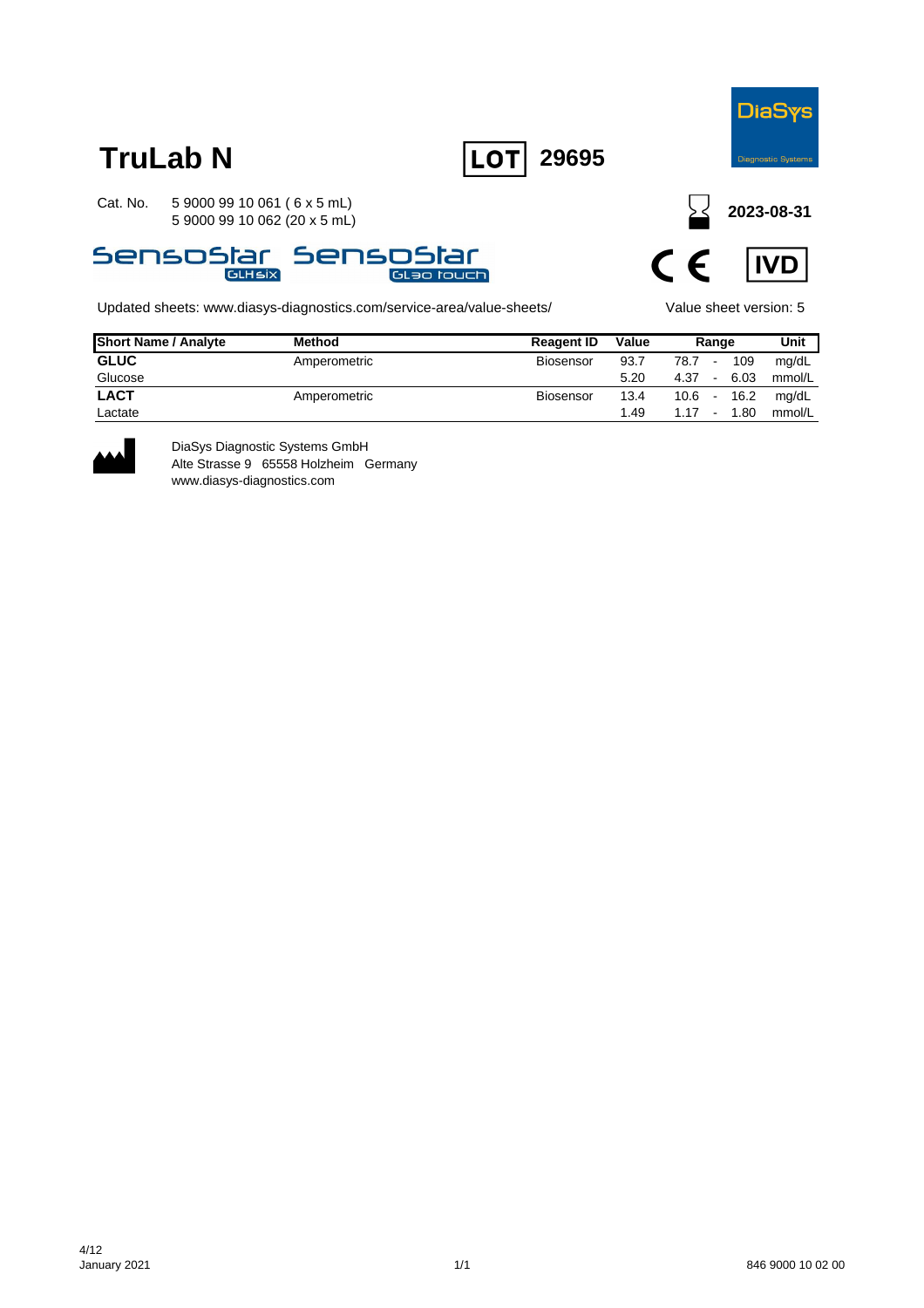



Cat. No. 5 9000 99 10 061 ( 6 x 5 mL) 5 9000 99 10 062 (20 x 5 mL)

### **respons®910**



| <b>Short Name / Analyte</b> | <b>Method</b>                       | <b>Reagent ID</b> | Value | Range                                       | Unit   |
|-----------------------------|-------------------------------------|-------------------|-------|---------------------------------------------|--------|
| <b>ALB</b>                  | Bromcresol green                    | 1 0 2 2 0         | 3.20  | $2.46 -$<br>3.94                            | g/dL   |
| Albumin                     |                                     |                   | 32.0  | 39.4<br>24.6 -                              | g/L    |
| AP                          | IFCC 37°C                           | 1 0 4 4 1         | 85.1  | 106<br>63.8<br>$\sim$                       | U/L    |
| Alkaline phosphatase        |                                     |                   | 1.42  | 1.06<br>$\sim$<br>1.77                      | µkat/L |
| <b>ALT/GPT</b>              | IFCC, with pyridoxal phosphate 37°C | $12701 +$         | 50.3  | 38.7<br>$\sim$<br>61.9                      | U/L    |
| Alanine aminotransferase    |                                     | 2 5010            | 0.839 | 0.646 -<br>1.03                             | µkat/L |
|                             | without pyridoxal phosphate 37°C    | 1 2701            | 52.1  | 40.1<br>$\blacksquare$<br>64.1              | U/L    |
|                             |                                     |                   | 0.869 | $0.669 -$<br>1.07                           | µkat/L |
| <b>AST/GOT</b>              | IFCC, with pyridoxal phosphate 37°C | $12601 +$         | 45.7  | 35.2<br>56.2<br>$\overline{\phantom{a}}$    | U/L    |
| Aspartate aminotransferase  |                                     | 2 5010            | 0.761 | $0.586 -$<br>0.936                          | µkat/L |
|                             | without pyridoxal phosphate 37°C    | 1 2601            | 45.6  | 56.0<br>35.1<br>$\sim$                      | U/L    |
|                             |                                     |                   | 0.759 | 0.585 - 0.934                               | µkat/L |
| <b>AMY</b>                  | EPS G-7                             | 1 0 5 0 1         | 72.2  | 86.6<br>57.7<br>$\sim$                      | U/L    |
| Amylase                     |                                     |                   | 1.20  | $0.962 -$<br>1.44                           | µkat/L |
| <b>PAMY</b>                 | EPS G-7                             | 1 0 5 5 1         | 28.3  | 33.9<br>22.6<br>$\overline{\phantom{a}}$    | U/L    |
| Pancreatic amylase          |                                     |                   | 0.471 | $0.377 - 0.565$                             | µkat/L |
| APOA1                       | Immunoturbidimetric                 | 17102             | 109   | 87.3<br>$\sim$<br>131                       | mg/dL  |
| Apolipoprotein A1           |                                     |                   | 1.09  | $0.873 - 1.31$                              | g/L    |
| <b>APOB</b>                 | Immunoturbidimetric                 | 17112             | 59.1  | 47.3<br>70.9<br>$\sim$                      | mg/dL  |
| Apolipoprotein B            |                                     |                   | 0.591 | $0.473 - 0.709$                             | g/L    |
| <b>BILE</b>                 | Enzymatic cycling method            | 1 2 2 3 8         | 12.7  | 10.1<br>$\sim$<br>15.2                      | µmol/L |
| <b>Total Bile Acids</b>     |                                     |                   |       |                                             |        |
| <b>DBIL</b>                 | <b>DCA</b>                          | 1 0 8 2 1         | 0.727 | $0.538 - 0.916$                             | mg/dL  |
| Direct Bilirubin            |                                     |                   | 12.4  | 9.20<br>15.7<br>$\sim$                      | umol/L |
| TBIL                        | <b>DCA</b>                          | 1 0811            | 1.48  | 1.09<br>1.86<br>$\overline{\phantom{a}}$    | mg/dL  |
| <b>Total Bilirubin</b>      |                                     |                   | 25.3  | 18.7 -<br>31.8                              | µmol/L |
| CA                          | Phosphonazo                         | 1 1 1 8 1         | 2.16  | $\sim$<br>1.92<br>2.40                      | mmol/L |
| Calcium                     |                                     |                   | 8.65  | 7.70<br>9.60<br>$\sim$                      | mg/dL  |
| СL                          | Colorimetric                        | 1 1 2 2 1         | 103   | 94.1<br>113<br>$\overline{\phantom{a}}$     | mmol/L |
| Chloride                    |                                     |                   | 367   | 400<br>334                                  | mg/dL  |
| <b>CHOL</b>                 | CHOD-PAP                            | 1 1300            | 126   | 108<br>$\blacksquare$<br>143                | mg/dL  |
| Cholesterol                 |                                     |                   | 3.25  | 2.79<br>3.70<br>$\sim$                      | mmol/L |
| <b>CHE</b>                  | Butyrylthiocholin                   | 1 1401            | 5173  | 4242<br>$\blacksquare$<br>6105              | U/L    |
| Cholinesterase              |                                     |                   | 86.2  | 70.7 -<br>102                               | µkat/L |
| СK                          | DGKC, IFCC 37°C                     | 1 1 6 0 1         | 165   | 198<br>132<br>$\overline{\phantom{a}}$      | U/L    |
| Creatine kinase             |                                     |                   | 2.75  | 2.20<br>3.31<br>$\overline{\phantom{a}}$    | µkat/L |
| <b>CKMB</b>                 | mAK, Immunological method, 37°C     | 1 1 6 4 1         | 34.5  | 27.6<br>$\mathcal{L}_{\mathcal{A}}$<br>41.4 | U/L    |
| Creatine kinase             |                                     |                   | 0.575 | $0.460 - 0.690$                             | µkat/L |
| <b>CREA</b>                 | Jaffé, without compensation         | 1 1711            | 1.43  | 1.12<br>1.75<br>$\overline{\phantom{a}}$    | mg/dL  |
| Creatinine                  |                                     |                   | 127   | 98.7<br>$\sim$<br>154                       | µmol/L |
|                             | Jaffé, with compensation            | 1 1711            | 1.31  | 1.02<br>1.60<br>$\sim$                      | mg/dL  |
|                             |                                     |                   | 116   | 90.6<br>142<br>$\overline{\phantom{a}}$     | µmol/L |
|                             | <b>Enzymatic PAP</b>                | 1 1759            | 1.33  | 1.04<br>1.62                                | mg/dL  |
|                             |                                     |                   | 118   | 91.8 - 144                                  | µmol/L |
| <b>GGT</b>                  | IFCC, DGKC 1994 37°C                | 1 2 8 0 1         | 30.1  | 36.7<br>23.5<br>$\sim$                      | U/L    |
| y-Glutamyltransferase       |                                     |                   | 0.501 | $0.391 - 0.612$                             | µkat/L |
| <b>GLUC</b>                 | GOD-PAP                             | 1 2500            | 87.4  | 73.4 -<br>101                               | mg/dL  |
| Glucose                     |                                     |                   | 4.85  | $4.08 -$<br>5.63                            | mmol/L |
|                             | HK/G6P-DH                           | 1 2 5 1 1         | 86.6  | 72.8<br>$\blacksquare$<br>100               | mg/dL  |
|                             |                                     |                   | 4.81  | 4.04 -<br>5.58                              | mmol/L |
| <b>HDLC</b>                 | Immunoinhibition                    | 1 3 5 2 1         | 38.2  | $32.9 -$<br>43.6                            | mg/dL  |
| HDL-Cholesterol             |                                     |                   | 0.989 | $0.850 -$<br>1.13                           | mmol/L |
|                             | Direct, colorimetric                | 1 3 5 6 1         | 41.6  | $35.7 -$<br>47.4                            | mg/dL  |
|                             |                                     |                   | 1.07  | $0.924 -$<br>1.23                           | mmol/L |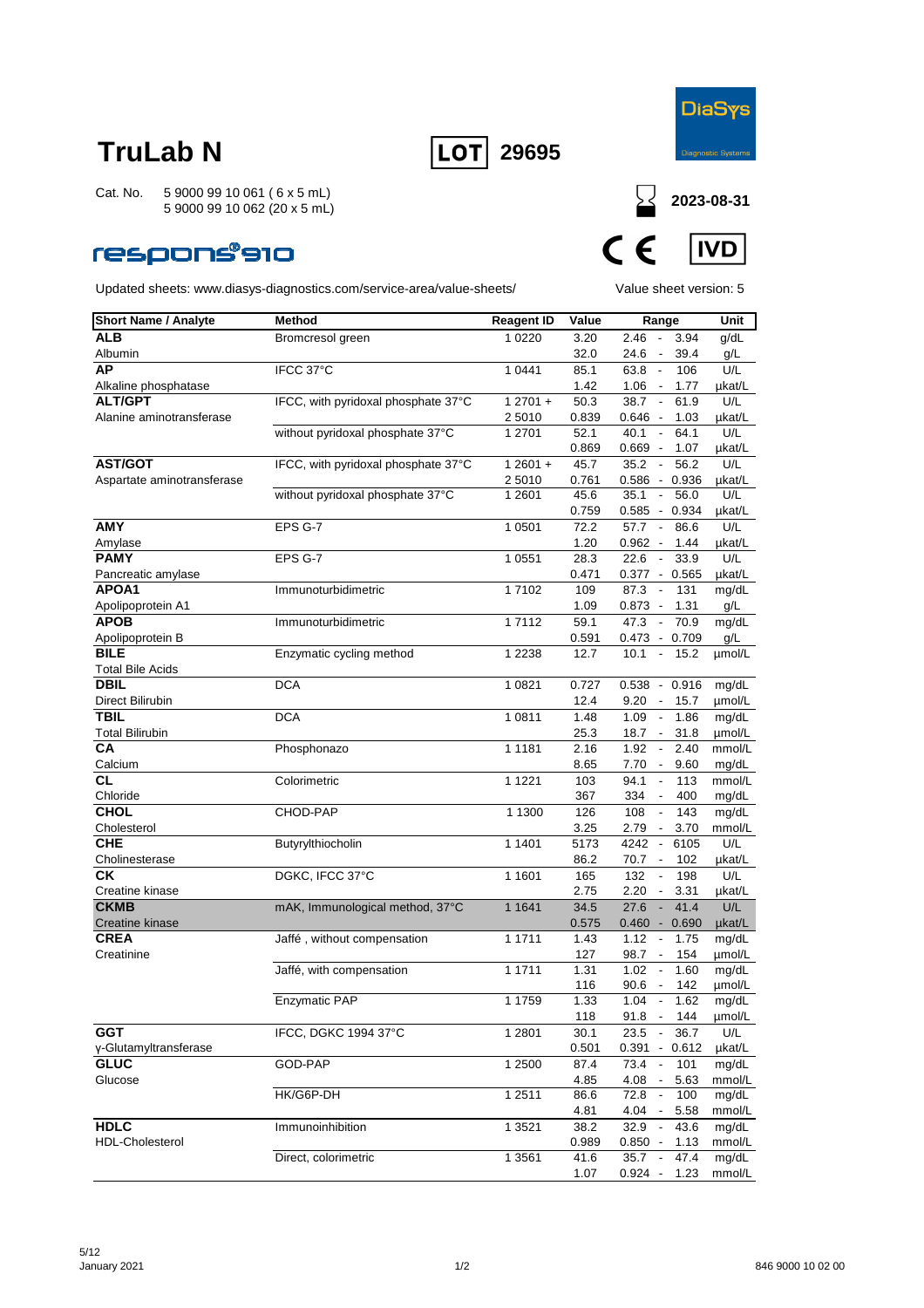



**2023-08-31**

**IVD** 

Cat. No. 5 9000 99 10 061 ( 6 x 5 mL) 5 9000 99 10 062 (20 x 5 mL)

### **respons®910**

Updated sheets: www.diasys-diagnostics.com/service-area/value-sheets/ Value sheet version: 5

| <b>Short Name / Analyte</b> | Method                          | <b>Reagent ID</b> | Value       | Range                            |                                 | Unit           |
|-----------------------------|---------------------------------|-------------------|-------------|----------------------------------|---------------------------------|----------------|
| <b>HBUT</b>                 | β-HBDH / Diaphorase 37°C        | 1 3701            | 0.299       | $0.239 - 0.359$                  |                                 | mmol/L         |
| β-Hydroxybutyrate           |                                 |                   | 3.11        |                                  | 2.49 - 3.74                     | mg/dL          |
|                             | β-HBDH 37°C                     | 1 3711            | 0.324       |                                  | $0.259 - 0.388$                 | mmol/L         |
|                             |                                 |                   | 3.37        | $2.69 -$                         | 4.04                            | mg/dL          |
| lgA                         | Immunoturbidimetric             | 17202             | 146         | 111<br>$\blacksquare$            | 181                             | mg/dL          |
| Immunoglobulin A            |                                 |                   | 1.46        | $1.11 -$                         | 1.81                            | g/L            |
| lgE                         | Immunoturbidimetric             | 17239             | 63.3        | 50.7<br>$\overline{\phantom{a}}$ | 76.0                            | IUML           |
| Immunoglobulin E            |                                 |                   | 152         | 122<br>$\sim$                    | 182                             | ng/mL          |
| lgG                         | Immunoturbidimetric             | 17212             | 746         | 597                              | 895<br>$\overline{\phantom{a}}$ | mg/dL          |
| Immunoglobulin G            |                                 |                   | 7.46        | $5.97 -$                         | 8.95                            | g/L            |
| <b>IgM</b>                  | Immunoturbidimetric             | 17222             | 65.8        | 47.4<br>$\sim$                   | 84.2                            | mg/dL          |
| Immunoglobulin M            |                                 |                   | 0.658       |                                  | $0.474 - 0.842$                 | g/L            |
| FE                          | Ferene                          | 1 1911            | 79.5        | 68.4<br>$\overline{\phantom{a}}$ | 90.7                            | $\mu$ g/dL     |
| Iron                        |                                 |                   | 14.2        | $12.2 -$                         | 16.2                            | umol/L         |
| <b>LACT</b>                 | LDH UV                          | 1 4001            | 11.8        | 9.32<br>$\sim$                   | 14.3                            | mg/dL          |
| Lactate                     |                                 |                   | 1.31        | $1.03 -$                         | 1.58                            | mmol/L         |
| <b>LDH</b>                  | IFCC, DGKC 1994 37°C            | 1 4 2 1 1         | 146         | 120<br>$\overline{\phantom{a}}$  | 172                             | U/L            |
| Lactate dehydrogenase       |                                 |                   | 2.43        | $1.99 -$                         | 2.87                            | µkat/L         |
| <b>LDLC</b>                 | Homogenous Select, TruCal Lipid | 1 4 1 2 1         | 69.6        | 59.8<br>$\sim$                   | 79.3                            | mg/dL          |
| LDL-Cholesterol             |                                 |                   | 1.80        | $1.55 -$                         | 2.05                            | mmol/L         |
|                             | Direct, colorimetric            | 14131             | 68.2        | 58.7<br>$\overline{\phantom{a}}$ | 77.7                            | mg/dL          |
|                             |                                 |                   | 1.76        | $1.52 -$                         | 2.01                            | mmol/L         |
| <b>LPS</b>                  | Colorimetric                    | 1 4 3 2 1         | 52.8        | 42.2                             | 63.4                            | U/L            |
| Lipase<br>ΜG                |                                 |                   | 0.880       | $0.704 -$                        | 1.06                            | µkat/L         |
|                             | Xylidyl blue                    | 14610             | 0.841       | $0.707 -$                        | 0.976<br>2.37                   | mmol/L         |
| Magnesium<br>PL             | Enzymatic                       | 15741             | 2.04<br>147 | $1.72 -$<br>118                  | 177                             | mg/dL<br>mg/dL |
| Phospholipids               |                                 |                   | 1.90        | $1.52 -$                         | 2.28                            | mmol/L         |
| PO <sub>3</sub>             | Molybdate UV                    | 15211             | 3.15        | 2.58<br>$\overline{\phantom{a}}$ | 3.71                            | mg/dL          |
| Phosphorus                  |                                 |                   | 1.02        | $0.833 -$                        | 1.20                            | mmol/L         |
| Κ                           | Enzymatic                       | 1 5221            | 4.29        | 3.91<br>$\sim$                   | 4.68                            | mmol/L         |
| Potassium                   |                                 |                   | 16.8        | $15.3 -$                         | 18.3                            | mg/dL          |
| Na                          | Enzymatic                       | 1 4808            | 135         | 127<br>$\blacksquare$            | 143                             | mmol/L         |
| Sodium                      |                                 |                   | 311         | 292<br>$\sim$                    | 329                             | mg/dL          |
| ТP                          | Biuret, with sample blank       | 1 2 3 1 1         | 5.01        | 4.46<br>$\blacksquare$           | 5.56                            | g/dL           |
| <b>Total Protein</b>        |                                 |                   | 50.1        | 44.6 -                           | 55.6                            | g/L            |
| <b>TRF</b>                  | Immunoturbidimetric             | 17252             | 189         | 151<br>$\overline{\phantom{a}}$  | 226                             | mg/dL          |
| Transferrin                 |                                 |                   | 1.89        | $1.51 -$                         | 2.26                            | g/L            |
| <b>TRIG</b>                 | GPO-PAP                         | 15710             | 86.2        | 70.7<br>$\overline{\phantom{a}}$ | 102                             | mg/dL          |
| Triglycerides               |                                 |                   | 0.971       | $0.796 -$                        | 1.15                            | mmol/L         |
| <b>UIBC</b>                 | Ferene                          | 1 1921            | 202         | 162<br>$\overline{\phantom{a}}$  | 243                             | $\mu$ g/dL     |
| Unsat.Iron Binding Cap.     |                                 |                   | 36.2        | 29.0 -                           | 43.5                            | umol/L         |
|                             | For reagent lots ≥ 29398        | 1 1921            | 203         | 162                              | 244                             | µg/dL          |
|                             |                                 |                   | 36.4        | $29.1 -$                         | 43.6                            | µmol/L         |
| <b>UREA</b>                 | Urease UV                       | 1 3101            | 39.7        | 31.0<br>$\overline{\phantom{a}}$ | 48.4                            | mg/dL          |
| Urea                        |                                 |                   | 6.61        | 5.15 -                           | 8.06                            | mmol/L         |
| UA                          | TOOS                            | 1 3001            | 4.91        | 4.22<br>$\sim$                   | 5.60                            | mg/dL          |
| Uric Acid                   |                                 |                   | 292         | 251<br>$\overline{\phantom{a}}$  | 333                             | umol/L         |



DiaSys Diagnostic Systems GmbH Alte Strasse 9 65558 Holzheim Germany www.diasys-diagnostics.com

6/12<br>January 2021

 $\epsilon$ 

 $\epsilon$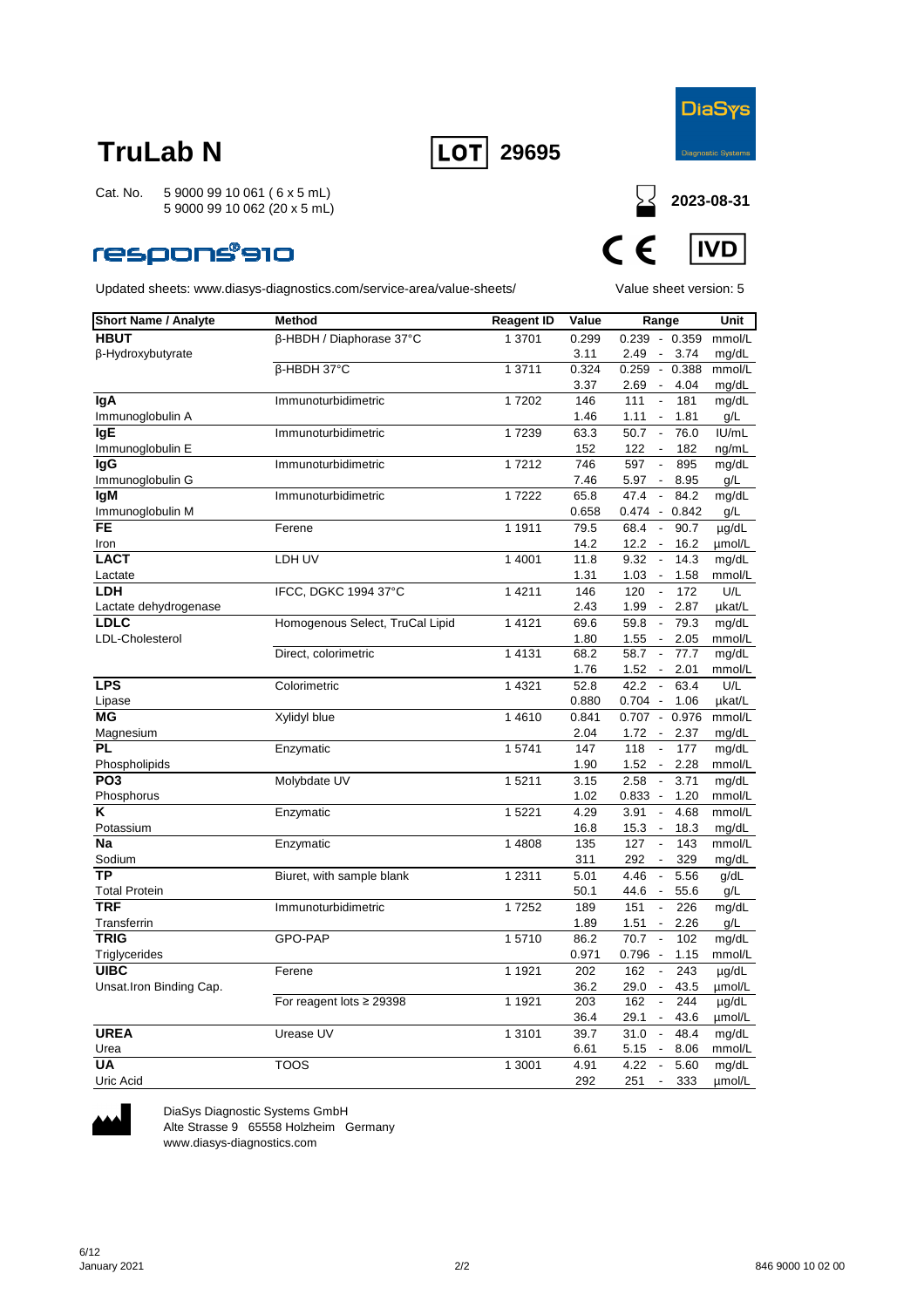



### **respons®s20**



| <b>Short Name / Analyte</b> | <b>Method</b>                       | <b>Reagent ID</b> | Value         | Range                                                         | 1 SD          | Unit            |
|-----------------------------|-------------------------------------|-------------------|---------------|---------------------------------------------------------------|---------------|-----------------|
| ALB                         | Bromcresol green                    | 1 0 2 2 0         | 3.20          | 2.46<br>3.94<br>$\overline{\phantom{a}}$                      | 0.245         | g/dL            |
| Albumin                     |                                     |                   | 32.0          | 24.6<br>39.4                                                  | 2.45          | g/L             |
| AP                          | IFCC 37°C                           | 1 0441            | 85.1          | 63.8<br>$\blacksquare$<br>106                                 | 7.09          | U/L             |
| Alkaline phosphatase        |                                     |                   | 1.42          | 1.06<br>$\sim$<br>1.77                                        | 0.118         | µkat/L          |
| <b>ALT/GPT</b>              | IFCC, with pyridoxal phosphate 37°C | $12701 +$         | 50.3          | 38.7<br>61.9<br>$\overline{\phantom{a}}$                      | 3.86          | U/L             |
| Alanine aminotransferase    |                                     | 2 5010            | 0.839         | 0.646<br>1.03<br>$\overline{\phantom{a}}$                     | 0.064         | µkat/L          |
|                             | without pyridoxal phosphate 37°C    | 1 2701            | 52.1          | 40.1<br>64.1<br>$\blacksquare$                                | 4.00          | U/L             |
|                             |                                     |                   | 0.869         | 0.669<br>1.07<br>$\overline{\phantom{a}}$                     | 0.067         | µkat/L          |
| <b>AST/GOT</b>              | IFCC, with pyridoxal phosphate 37°C | $12601 +$         | 45.7          | 35.2<br>56.2<br>$\overline{\phantom{a}}$                      | 3.50          | U/L             |
| Aspartate aminotransferase  |                                     | 2 5010            | 0.761         | 0.586 - 0.936                                                 | 0.058         | µkat/L<br>U/L   |
|                             | without pyridoxal phosphate 37°C    | 1 2 6 0 1         | 45.6<br>0.759 | 56.0<br>35.1<br>$\overline{\phantom{a}}$<br>0.585<br>$-0.934$ | 3.49<br>0.058 | µkat/L          |
| <b>AMY</b>                  | EPS G-7                             | 1 0501            | 72.2          | 57.7<br>$\overline{\phantom{a}}$<br>86.6                      | 4.81          | U/L             |
|                             |                                     |                   | 1.20          | $0.962 -$<br>1.44                                             | 0.080         |                 |
| Amylase<br><b>PAMY</b>      | EPS G-7                             | 1 0551            | 28.3          | 22.6<br>33.9<br>$\overline{\phantom{a}}$                      | 1.88          | µkat/L<br>U/L   |
| Pancreatic amylase          |                                     |                   | 0.471         | $0.377 - 0.565$                                               | 0.031         | µkat/L          |
| APOA1                       | Immunoturbidimetric                 | 17102             | 109           | 87.3<br>131<br>$\overline{\phantom{a}}$                       | 7.28          | mg/dL           |
| Apolipoprotein A1           |                                     |                   | 1.09          | 1.31<br>$0.873 -$                                             | 0.073         | g/L             |
| <b>APOB</b>                 | Immunoturbidimetric                 | 17112             | 59.1          | 47.3<br>70.9<br>$\blacksquare$                                | 3.94          | mg/dL           |
| Apolipoprotein B            |                                     |                   | 0.591         | $0.473 - 0.709$                                               | 0.039         | g/L             |
| <b>DBIL</b>                 | <b>DCA</b>                          | 1 0821            | 0.727         | $0.538 - 0.916$                                               | 0.063         | mg/dL           |
| Direct Bilirubin            |                                     |                   | 12.4          | 9.20<br>15.7<br>$\overline{\phantom{a}}$                      | 1.08          | µmol/L          |
| <b>TBIL</b>                 | <b>DCA</b>                          | 1 0811            | 1.48          | $\blacksquare$<br>1.09<br>1.86                                | 0.128         | mg/dL           |
| <b>Total Bilirubin</b>      |                                     |                   | 25.3          | 31.8<br>18.7<br>$\sim$                                        | 2.19          | µmol/L          |
| CА                          | Phosphonazo                         | 1 1 1 8 1         | 2.16          | 1.92<br>2.40<br>$\overline{\phantom{a}}$                      | 0.079         | mmol/L          |
| Calcium                     |                                     |                   | 8.65          | 7.70<br>9.60<br>$\overline{\phantom{a}}$                      | 0.317         | mg/dL           |
| <b>CL</b>                   | Colorimetric                        | 1 1 2 2 1         | 103           | 94.1<br>113                                                   | 3.10          | mmol/L          |
| Chloride                    |                                     |                   | 367           | 334<br>400                                                    | 11.0          | mg/dL           |
|                             | Direct ISE                          | 960405            | 101           | 92.2<br>110<br>$\overline{\phantom{a}}$                       | 3.04          | mmol/L          |
|                             |                                     |                   | 359           | 327<br>392<br>$\sim$                                          | 10.8          | mg/dL           |
| <b>CHOL</b>                 | CHOD-PAP                            | 1 1300            | 126           | 143<br>108<br>$\overline{\phantom{a}}$                        | 5.86          | mg/dL           |
| Cholesterol                 |                                     |                   | 3.25          | 2.79<br>3.70<br>$\overline{\phantom{a}}$                      | 0.152         | mmol/L          |
| <b>CHE</b>                  | Butyrylthiocholin                   | 1 1401            | 5173          | 4242<br>6105<br>$\blacksquare$                                | 310           | U/L             |
| Cholinesterase              |                                     |                   | 86.2          | 70.7<br>102<br>$\overline{\phantom{a}}$                       | 5.17          | µkat/L          |
| <b>CK</b>                   | DGKC, IFCC 37°C                     | 1 1601            | 165           | 132<br>198<br>$\overline{\phantom{a}}$                        | 11.0          | U/L             |
| Creatine kinase             |                                     |                   | 2.75          | 2.20<br>3.31<br>$\overline{\phantom{a}}$                      | 0.184         | µkat/L          |
| <b>CKMB</b>                 | mAK, Immunological method, 37°C     | 1 1 6 4 1         | 34.5          | 27.6<br>41.4<br>$\blacksquare$                                | 2.30          | U/L             |
| Creatine kinase             |                                     |                   | 0.575         | $0.460 - 0.690$                                               | 0.038         | µkat/L          |
| <b>CREA</b>                 | Jaffé, without compensation         | 1 1711            | 1.43          | 1.12<br>1.75<br>$\overline{\phantom{a}}$                      | 0.105         | mg/dL           |
| Creatinine                  |                                     |                   | 127           | 98.7<br>$\sim$<br>154                                         | 9.28          | µmol/L          |
|                             | Jaffé, with compensation            | 1 1711            | 1.31          | 1.02<br>1.60                                                  | 0.096         | mg/dL           |
|                             |                                     |                   | 116           | 90.6<br>142<br>$\overline{\phantom{a}}$                       | 8.52          | µmol/L          |
|                             | Enzymatic PAP                       | 1 1759            | 1.33          | 1.04<br>1.62<br>$\overline{\phantom{a}}$                      | 0.098         | mg/dL           |
|                             |                                     |                   | 118           | 91.8 - 144                                                    | 8.63          | µmol/L          |
| <b>GGT</b>                  | IFCC, DGKC 1994 37°C                | 1 2 8 0 1         | 30.1          | $23.5 -$<br>36.7                                              | 2.21          | U/L             |
| γ-Glutamyltransferase       |                                     |                   | 0.501         | $0.391 - 0.612$                                               | 0.037         | µkat/L          |
| <b>GLUC</b>                 | GOD-PAP                             | 1 2500            | 87.4          | 73.4<br>$\sim$<br>101                                         | 4.66          | mg/dL           |
| Glucose                     | HK/G6P-DH                           | 1 2511            | 4.85          | 4.08<br>5.63<br>$\sim$<br>72.8<br>$\blacksquare$              | 0.259<br>4.62 | mmol/L          |
|                             |                                     |                   | 86.6          | 100                                                           |               | mg/dL           |
| <b>HDLC</b>                 | Immunoinhibition                    |                   | 4.81          | $4.04 -$<br>5.58<br>32.9                                      | 0.256         | mmol/L          |
| HDL-Cholesterol             |                                     | 1 3 5 2 1         | 38.2<br>0.989 | 43.6<br>$\sim$<br>$0.850 -$<br>1.13                           | 1.78<br>0.046 | mg/dL<br>mmol/L |
|                             | Direct, colorimetric                | 1 3 5 6 1         | 41.6          | $35.7 -$<br>47.4                                              | 1.94          | mg/dL           |
|                             |                                     |                   | 1.07          | $0.924 -$<br>1.23                                             | 0.050         | mmol/L          |
|                             |                                     |                   |               |                                                               |               |                 |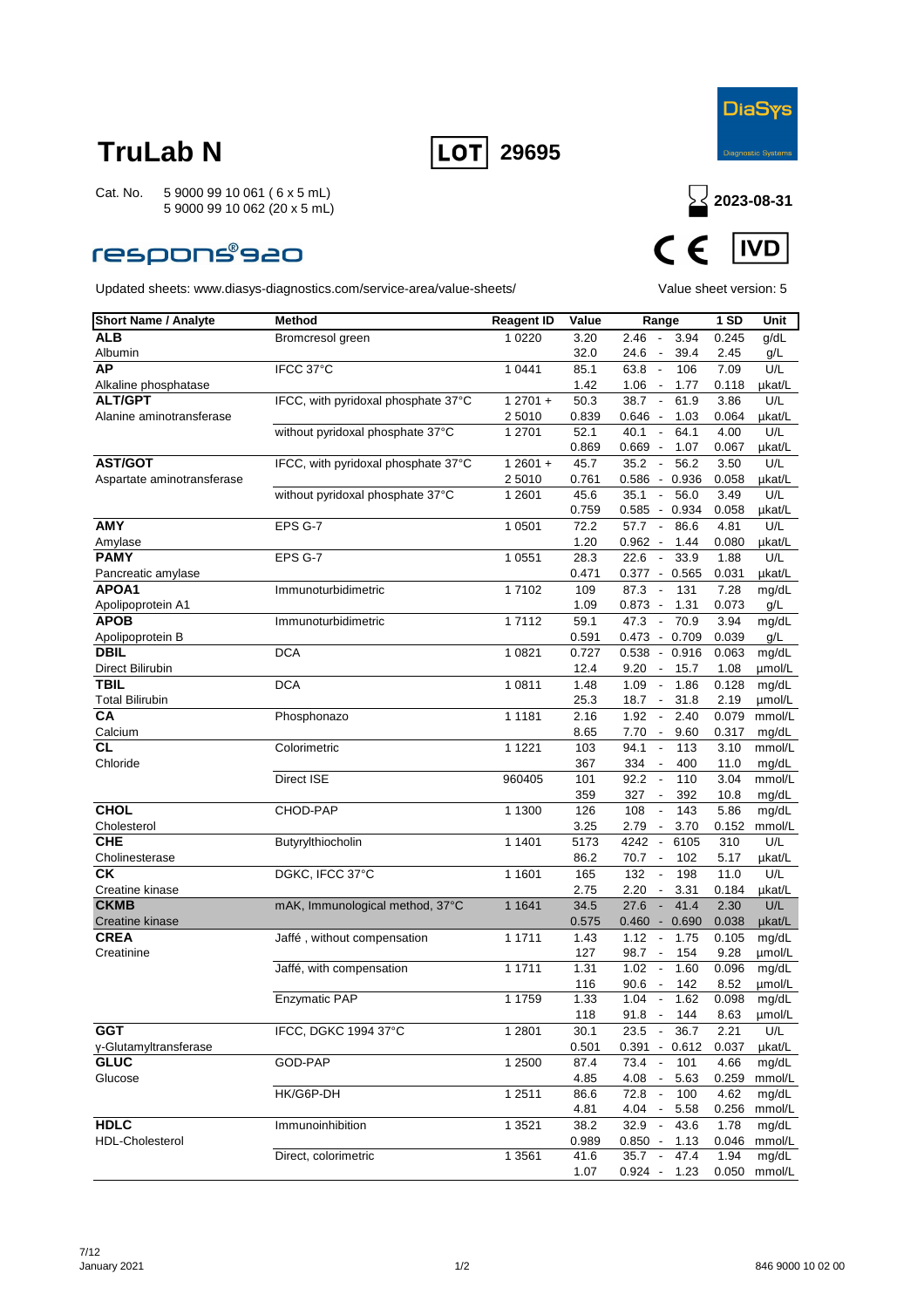



### **respons®s20**

Updated sheets: www.diasys-diagnostics.com/service-area/value-sheets/ Value sheet version: 5



| <b>Short Name / Analyte</b>            | <b>Method</b>                   | <b>Reagent ID</b>   | Value       | Range                                          | 1 SD         | Unit                 |
|----------------------------------------|---------------------------------|---------------------|-------------|------------------------------------------------|--------------|----------------------|
| <b>HBUT</b>                            | β-HBDH / Diaphorase 37°C        | 1 3701              | 0.299       | $0.239 - 0.359$                                | 0.020        | mmol/L               |
| β-Hydroxybutyrate                      |                                 |                     | 3.11        | 3.74<br>2.49<br>$\overline{\phantom{a}}$       | 0.208        | mg/dL                |
|                                        | β-HBDH 37°C                     | 1 3711              | 0.324       | 0.259<br>$-0.388$                              | 0.022        | mmol/L               |
|                                        |                                 |                     | 3.37        | 2.69<br>4.04<br>$\sim$                         | 0.225        | mg/dL                |
| lgA                                    | Immunoturbidimetric             | 17202               | 146         | 111<br>181<br>$\overline{\phantom{a}}$         | 11.7         | mg/dL                |
| Immunoglobulin A                       |                                 |                     | 1.46        | 1.11<br>1.81<br>$\overline{\phantom{a}}$       | 0.117        | g/L                  |
| IgE                                    | Immunoturbidimetric             | 17239               | 63.3        | 50.7<br>$\overline{\phantom{a}}$<br>76.0       | 4.22         | IU/mL                |
| Immunoglobulin E                       |                                 |                     | 152         | 122<br>182<br>$\sim$                           | 10.1         | ng/mL                |
| lgG                                    | Immunoturbidimetric             | 17212               | 746         | 597<br>895<br>$\overline{\phantom{a}}$         | 49.7         | mg/dL                |
| Immunoglobulin G                       |                                 |                     | 7.46        | 5.97<br>8.95<br>$\overline{\phantom{a}}$       | 0.497        | g/L                  |
| lgM                                    | Immunoturbidimetric             | 17222               | 65.8        | 47.4<br>84.2<br>$\blacksquare$                 | 6.14         | mg/dL                |
| Immunoglobulin M                       |                                 |                     | 0.658       | $0.474 - 0.842$                                | 0.061        | g/L                  |
| FE                                     | Ferene                          | 1 1911              | 88.0        | 75.7<br>100<br>$\sim$                          | 4.11         | µg/dL                |
| Iron                                   |                                 |                     | 15.8        | 13.5<br>18.0<br>$\sim$                         | 0.735        | umol/L               |
| <b>LACT</b>                            | LDH UV                          | 1 4001              | 11.8        | 9.32<br>14.3<br>$\overline{\phantom{a}}$       | 0.826        | mg/dL                |
| Lactate                                |                                 |                     | 1.31        | 1.03<br>1.58<br>$\overline{\phantom{a}}$       | 0.092        | mmol/L               |
| LDH                                    | IFCC, DGKC 1994 37°C            | 1 4 2 1 1           | 146         | 120<br>172<br>$\overline{\phantom{a}}$         | 8.75         | U/L                  |
| Lactate dehydrogenase                  |                                 |                     | 2.43        | 1.99<br>2.87<br>$\overline{\phantom{a}}$       | 0.146        | µkat/L               |
| <b>LDLC</b>                            | Homogenous Select, TruCal Lipid | 1 4 1 2 1           | 69.2        | 59.5<br>78.9<br>$\overline{\phantom{a}}$       | 3.23         | mg/dL                |
| <b>LDL-Cholesterol</b>                 |                                 |                     | 1.79        | 1.54<br>2.04<br>$\overline{\phantom{a}}$       | 0.084        | mmol/L               |
|                                        | Direct, colorimetric            | 1 4131              | 68.2        | 58.7<br>77.7<br>$\overline{\phantom{a}}$       | 3.18         | mg/dL                |
|                                        |                                 |                     | 1.76        | 1.52<br>2.01<br>$\overline{\phantom{a}}$       | 0.082        | mmol/L               |
| <b>LPS</b>                             | Colorimetric                    | 1 4 3 2 1           | 52.8        | $\sim$<br>42.2<br>63.4                         | 3.52         | U/L                  |
| Lipase                                 |                                 |                     | 0.880       | $0.704 -$<br>1.06                              | 0.059        | µkat/L               |
| $\mathbf{L}$                           | Direct ISE                      | 960406              | 1.00        | 1.14<br>0.861<br>$\sim$                        | 0.047        | mmol/L               |
| Lithium                                |                                 |                     | 0.695       | 0.598<br>$-0.792$                              | 0.032        | mg/dL                |
| ΜG                                     | Xylidyl blue                    | 14610               | 0.841       | $0.707 - 0.976$                                | 0.045        | mmol/L               |
| Magnesium                              |                                 |                     | 2.04        | 1.72<br>2.37<br>$\sim$                         | 0.109        | mg/dL                |
| PO <sub>3</sub>                        | Molybdate UV                    | $\overline{1}$ 5211 | 3.15        | 2.58<br>3.71<br>$\overline{\phantom{a}}$       | 0.189        | mg/dL                |
| Phosphorus                             |                                 |                     | 1.02        | $0.833 -$<br>1.20                              | 0.061        | mmol/L               |
| Κ                                      | Enzymatic                       | 1 5221              | 4.29        | 3.91<br>4.68<br>$\overline{\phantom{a}}$       | 0.129        | mmol/L               |
| Potassium                              |                                 |                     | 16.8        | 15.3<br>18.3                                   | 0.503        | mg/dL                |
|                                        | Direct ISE                      | 960403              | 4.21        | 3.83<br>$\blacksquare$<br>4.59                 | 0.126        | mmol/L               |
|                                        |                                 |                     | 16.5        | 15.0<br>18.0<br>$\overline{\phantom{a}}$       | 0.494        | mg/dL                |
| Na                                     | Enzymatic                       | 1 4808              | 135         | 127<br>143<br>$\overline{\phantom{a}}$         | 2.70         | mmol/L               |
| Sodium                                 |                                 |                     | 311         | 292<br>329<br>$\overline{\phantom{a}}$         | 6.21         | mg/dL                |
|                                        | Direct ISE                      | 960402              | 139         | 131<br>148<br>$\overline{\phantom{a}}$         | 2.78         | mmol/L               |
| $\overline{TP}$                        |                                 |                     | 320         | 301<br>339<br>$\overline{\phantom{a}}$         | 6.40         | mg/dL                |
|                                        | Biuret, with sample blank       | 1 2 3 1 1           | 5.01        | 4.46<br>5.56<br>$\overline{\phantom{a}}$       | 0.184        | g/dL                 |
| <b>Total Protein</b><br><b>TRF</b>     |                                 |                     | 50.1        | 44.6<br>55.6<br>$\overline{\phantom{a}}$       | 1.84         | g/L                  |
|                                        | Immunoturbidimetric             | 17252               | 189         | 226<br>151<br>$\overline{\phantom{a}}$         | 12.6         | mg/dL                |
| Transferrin<br><b>TRIG</b>             |                                 |                     | 1.89        | 1.51<br>2.26<br>$\overline{\phantom{a}}$       | 0.126        | g/L                  |
|                                        | GPO-PAP                         | 15710               | 86.2        | 70.7<br>102<br>$\sim$                          | 5.17         | mg/dL                |
| Triglycerides                          |                                 |                     | 0.971       | $0.796 - 1.15$                                 |              | $0.058$ mmol/L       |
| <b>UIBC</b><br>Unsat.Iron Binding Cap. | Ferene                          | 1 1921              | 202<br>36.2 | 162<br>$\sim$<br>243<br>29.0<br>$\sim$<br>43.5 | 13.5<br>2.42 | $\mu$ g/dL<br>µmol/L |
|                                        | For reagent lots $\geq$ 29398   | 1 1921              | 203         | 162<br>$\overline{\phantom{a}}$<br>244         | 13.5         | µg/dL                |
|                                        |                                 |                     | 36.4        | 29.1<br>43.6<br>$\sim$                         | 2.42         | µmol/L               |
| <b>UREA</b>                            | Urease UV                       | 1 3101              | 39.7        | $\sim$<br>31.0<br>48.4                         | 2.91         | mg/dL                |
| Urea                                   |                                 |                     | 6.61        | $5.15 -$<br>8.06                               | 0.485        | $mmol/L$             |
| UA                                     | <b>TOOS</b>                     | 1 3001              | 4.91        | 4.22<br>5.60<br>$\sim$                         | 0.229        | mg/dL                |
| Uric Acid                              |                                 |                     | 292         | 251<br>333<br>$\overline{\phantom{a}}$         | 13.6         | umol/L               |
|                                        |                                 |                     |             |                                                |              |                      |



DiaSys Diagnostic Systems GmbH Alte Strasse 9 65558 Holzheim Germany

www.diasys-diagnostics.com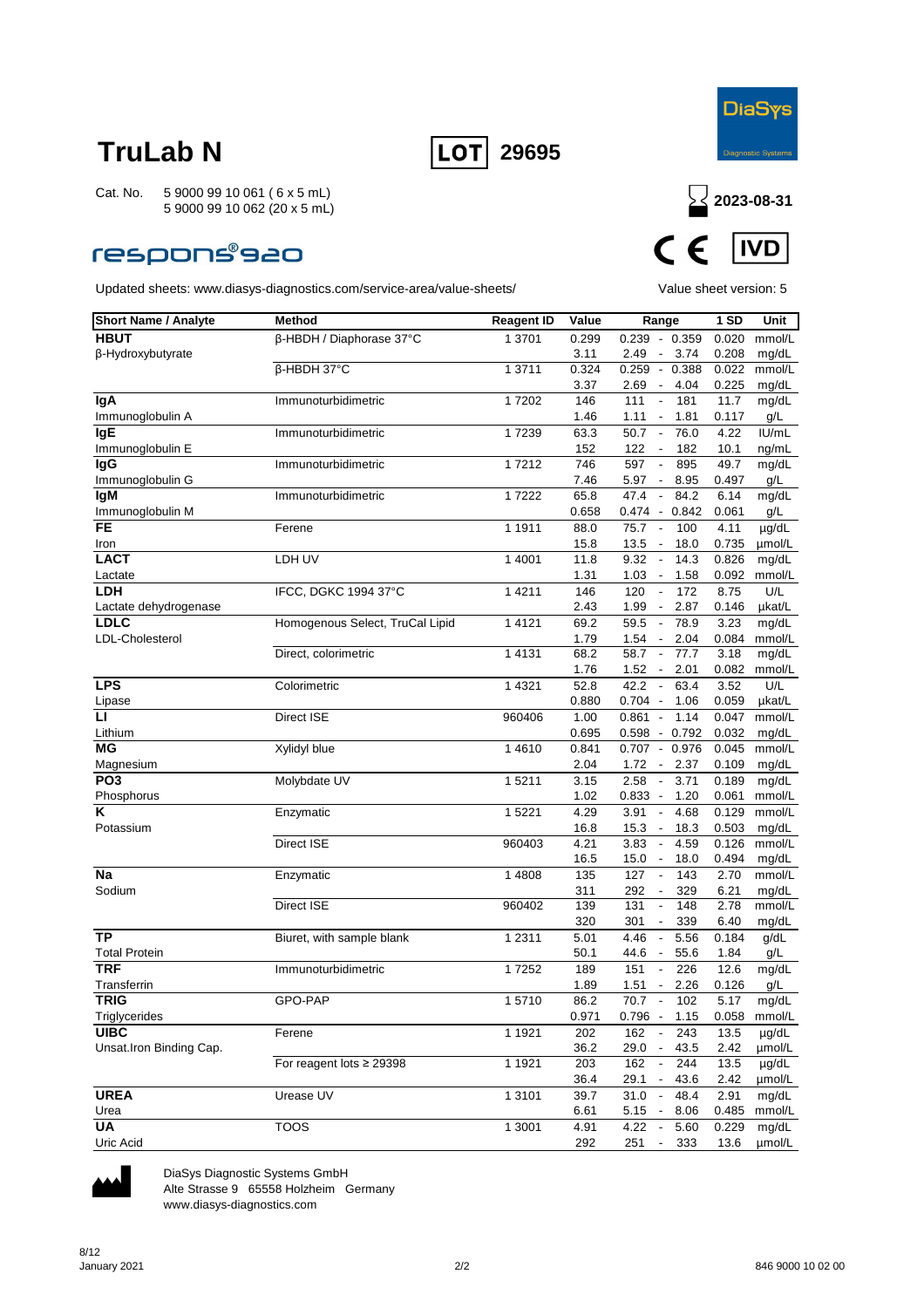



### **respons®940**



| <b>Short Name / Analyte</b>    | <b>Method</b>                       | <b>Reagent ID</b> | Value         | Range                                                       | 1 SD          | Unit          |
|--------------------------------|-------------------------------------|-------------------|---------------|-------------------------------------------------------------|---------------|---------------|
| <b>ALB</b>                     | Bromcresol green                    | 1 0 2 2 0         | 3.20          | 2.46<br>3.94<br>$\overline{\phantom{a}}$                    | 0.245         | g/dL          |
| Albumin                        |                                     |                   | 32.0          | 24.6<br>39.4<br>$\overline{\phantom{a}}$                    | 2.45          | g/L           |
| AP                             | IFCC 37°C                           | 1 0 4 4 1         | 85.1          | 63.8<br>$\sim$<br>106                                       | 7.09          | U/L           |
| Alkaline phosphatase           |                                     |                   | 1.42          | $1.06 -$<br>1.77                                            | 0.118         | µkat/L        |
| <b>ALT/GPT</b>                 | IFCC, with pyridoxal phosphate 37°C | $12701 +$         | 50.3          | 38.7<br>61.9<br>$\overline{\phantom{a}}$                    | 3.86          | U/L           |
| Alanine aminotransferase       |                                     | 2 5010            | 0.839         | 0.646<br>$\sim$<br>1.03                                     | 0.064         | µkat/L        |
|                                | without pyridoxal phosphate 37°C    | 1 2701            | 52.1          | 40.1<br>64.1<br>$\overline{\phantom{a}}$                    | 4.00          | U/L           |
|                                |                                     |                   | 0.869         | 0.669<br>1.07<br>$\overline{\phantom{a}}$                   | 0.067         | µkat/L        |
| <b>AST/GOT</b>                 | IFCC, with pyridoxal phosphate 37°C | $12601 +$         | 45.7          | 35.2<br>$\sim$<br>56.2                                      | 3.50          | U/L           |
| Aspartate aminotransferase     |                                     | 2 5010            | 0.761         | 0.586 - 0.936                                               | 0.058         | µkat/L        |
|                                | without pyridoxal phosphate 37°C    | 1 2601            | 45.6          | 56.0<br>35.1<br>$\overline{\phantom{a}}$<br>0.585           | 3.49          | U/L           |
| <b>AMY</b>                     | EPS G-7                             | 1 0501            | 0.759<br>72.2 | 0.934<br>$\sim$<br>57.7<br>86.6<br>$\overline{\phantom{a}}$ | 0.058<br>4.81 | µkat/L<br>U/L |
|                                |                                     |                   | 1.20          | $0.962 -$<br>1.44                                           | 0.080         | µkat/L        |
| Amylase<br><b>PAMY</b>         | EPS G-7                             | 1 0551            | 28.3          | 22.6<br>33.9<br>$\overline{\phantom{a}}$                    | 1.88          | U/L           |
| Pancreatic amylase             |                                     |                   | 0.471         | $0.377 - 0.565$                                             | 0.031         | µkat/L        |
| APOA1                          | Immunoturbidimetric                 | 17102             | 109           | 87.3<br>131<br>$\overline{\phantom{a}}$                     | 7.28          | mg/dL         |
| Apolipoprotein A1              |                                     |                   | 1.09          | 0.873<br>1.31<br>$\overline{\phantom{a}}$                   | 0.073         | g/L           |
| <b>APOB</b>                    | Immunoturbidimetric                 | 17112             | 59.1          | 47.3<br>70.9<br>$\sim$                                      | 3.94          | mg/dL         |
| Apolipoprotein B               |                                     |                   | 0.591         | $0.473 - 0.709$                                             | 0.039         | g/L           |
| <b>DBIL</b>                    | <b>DCA</b>                          | 1 0 8 2 1         | 0.727         | 0.538<br>0.916<br>$\sim$                                    | 0.063         | mg/dL         |
| Direct Bilirubin               |                                     |                   | 12.4          | 9.20<br>15.7<br>$\overline{\phantom{a}}$                    | 1.08          | µmol/L        |
| <b>TBIL</b>                    | <b>DCA</b>                          | 1 0811            | 1.48          | 1.09<br>1.86<br>$\overline{\phantom{a}}$                    | 0.128         | mg/dL         |
| <b>Total Bilirubin</b>         |                                     |                   | 25.3          | 18.7<br>31.8<br>$\sim$                                      | 2.19          | umol/L        |
| CA                             | Phosphonazo                         | 1 1 1 8 1         | 2.16          | 1.92<br>2.40<br>$\overline{\phantom{a}}$                    | 0.079         | mmol/L        |
| Calcium                        |                                     |                   | 8.65          | 7.70<br>$\sim$<br>9.60                                      | 0.317         | mg/dL         |
| CL                             | Colorimetric                        | 1 1 2 2 1         | 103           | 113<br>94.1                                                 | 3.10          | mmol/L        |
| Chloride                       |                                     |                   | 367           | 334<br>400                                                  | 11.0          | mg/dL         |
|                                | Direct ISE                          | 960405            | 101           | 92.2<br>$\overline{\phantom{a}}$<br>110                     | 3.04          | mmol/L        |
|                                |                                     |                   | 359           | 327<br>392<br>$\overline{\phantom{a}}$                      | 10.8          | mg/dL         |
| <b>CHOL</b>                    | CHOD-PAP                            | 1 1300            | 126           | 108<br>143<br>$\overline{\phantom{a}}$                      | 5.86          | mg/dL         |
| Cholesterol                    |                                     |                   | 3.25          | 2.79<br>3.70<br>$\overline{\phantom{a}}$                    | 0.152         | mmol/L        |
| <b>CHE</b>                     | Butyrylthiocholin                   | 1 1401            | 5173          | 4242<br>6105<br>$\overline{\phantom{a}}$                    | 310           | U/L           |
| Cholinesterase                 |                                     |                   | 86.2          | 70.7<br>102<br>$\overline{\phantom{a}}$                     | 5.17          | µkat/L        |
| <b>CK</b>                      | DGKC, IFCC 37°C                     | 11601             | 165           | 132<br>198<br>$\blacksquare$                                | 11.0          | U/L           |
| Creatine kinase                |                                     |                   | 2.75          | 2.20<br>3.31<br>$\sim$                                      | 0.184         | µkat/L        |
| <b>CKMB</b><br>Creatine kinase | mAK, Immunological method, 37°C     | 1 1 6 4 1         | 34.5<br>0.575 | 27.6<br>41.4<br>$\overline{\phantom{a}}$<br>0.460<br>0.690  | 2.30<br>0.038 | U/L<br>µkat/L |
| <b>CREA</b>                    | Jaffé, without compensation         | 1 1711            | 1.43          | $\sim$<br>1.12<br>1.75<br>$\overline{\phantom{a}}$          | 0.105         | mg/dL         |
| Creatinine                     |                                     |                   | 127           | 154<br>98.7<br>$\sim$                                       | 9.28          | µmol/L        |
|                                | Jaffé, with compensation            | 1 1711            | 1.31          | 1.02<br>1.60<br>$\overline{\phantom{a}}$                    | 0.096         | mg/dL         |
|                                |                                     |                   | 116           | 90.6<br>142<br>$\overline{\phantom{a}}$                     | 8.52          | µmol/L        |
|                                | Enzymatic PAP                       | 1 1759            | 1.33          | 1.04<br>1.62<br>$\sim$                                      | 0.098         | mg/dL         |
|                                |                                     |                   | 118           | 91.8<br>144<br>$\sim$ $-$                                   | 8.63          | µmol/L        |
| <b>GGT</b>                     | IFCC, DGKC 1994 37°C                | 1 2 8 0 1         | 30.1          | $23.5 -$<br>36.7                                            | 2.21          | U/L           |
| y-Glutamyltransferase          |                                     |                   | 0.501         | $0.391 - 0.612$                                             | 0.037         | µkat/L        |
| <b>GLUC</b>                    | GOD-PAP                             | 1 2500            | 87.4          | $73.4 -$<br>101                                             | 4.66          | mg/dL         |
| Glucose                        |                                     |                   | 4.85          | 4.08<br>$\sim$<br>5.63                                      | 0.259         | mmol/L        |
|                                | HK/G6P-DH                           | 1 2511            | 86.6          | 72.8<br>100<br>$\overline{\phantom{a}}$                     | 4.62          | mg/dL         |
|                                |                                     |                   | 4.81          | 4.04<br>5.58                                                | 0.256         | mmol/L        |
| <b>HDLC</b>                    | Immunoinhibition                    | 1 3 5 2 1         | 38.2          | $32.9 -$<br>43.6                                            | 1.78          | mg/dL         |
| <b>HDL-Cholesterol</b>         |                                     |                   | 0.989         | $0.850 -$<br>1.13                                           | 0.046         | mmol/L        |
|                                | Direct, colorimetric                | 1 3561            | 41.6          | $35.7 -$<br>47.4                                            | 1.94          | mg/dL         |
|                                |                                     |                   | 1.07          | $0.924 -$<br>1.23                                           | 0.050         | mmol/L        |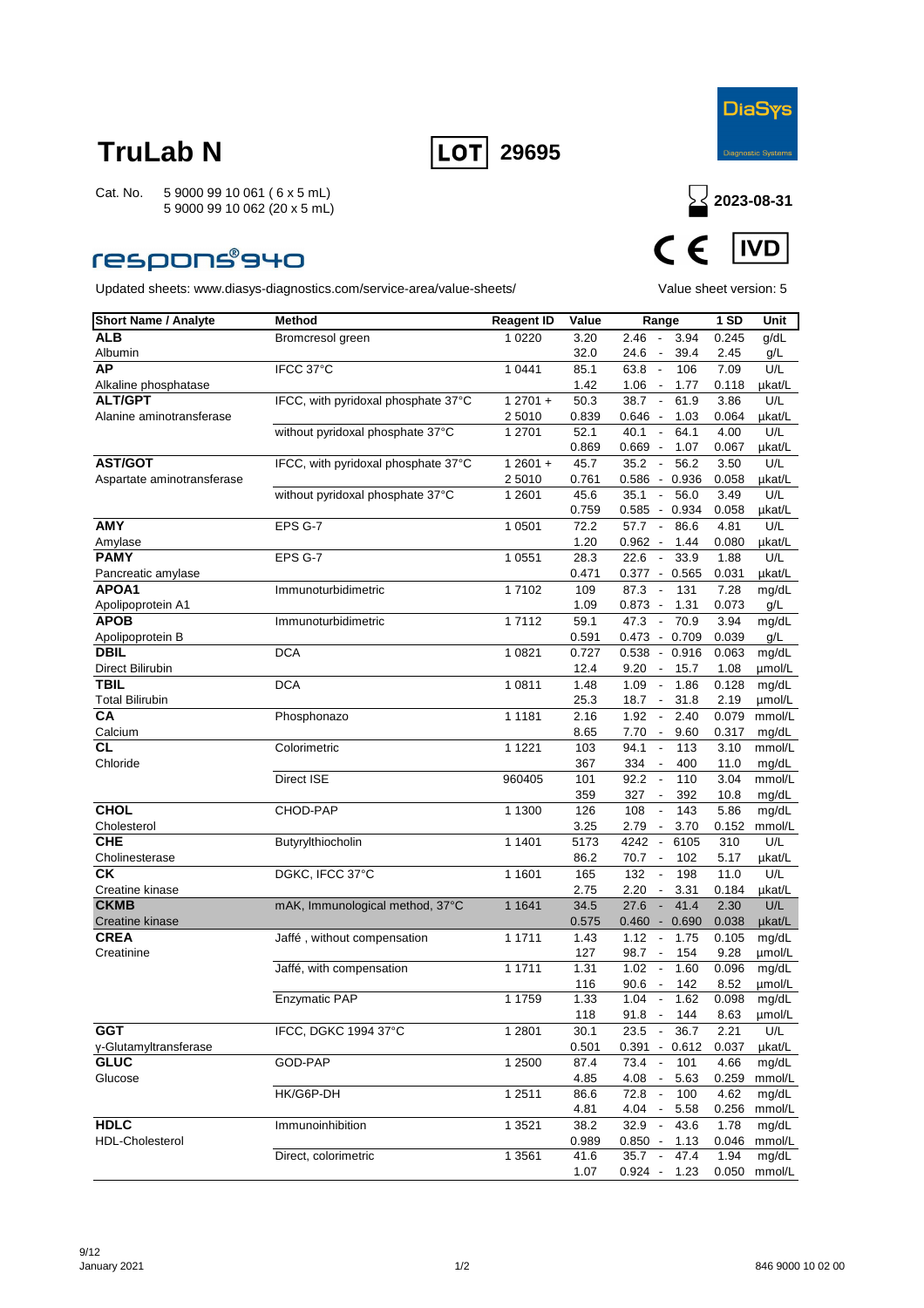



### **respons®940**

Updated sheets: www.diasys-diagnostics.com/service-area/value-sheets/ Value sheet version: 5



| <b>Short Name / Analyte</b> | <b>Method</b>                   | <b>Reagent ID</b> | Value | Range                                     | 1 SD  | Unit   |
|-----------------------------|---------------------------------|-------------------|-------|-------------------------------------------|-------|--------|
| <b>HBUT</b>                 | β-HBDH / Diaphorase 37°C        | 1 3701            | 0.299 | $0.239 - 0.359$                           | 0.020 | mmol/L |
| β-Hydroxybutyrate           |                                 |                   | 3.11  | 3.74<br>2.49<br>$\overline{\phantom{a}}$  | 0.208 | mg/dL  |
|                             | β-HBDH 37°C                     | 1 3711            | 0.324 | 0.259<br>$-0.388$                         | 0.022 | mmol/L |
|                             |                                 |                   | 3.37  | 2.69<br>4.04<br>$\sim$                    | 0.225 | mg/dL  |
| lgA                         | Immunoturbidimetric             | 17202             | 146   | 111<br>181<br>$\overline{\phantom{a}}$    | 11.7  | mg/dL  |
| Immunoglobulin A            |                                 |                   | 1.46  | 1.11<br>1.81<br>$\overline{\phantom{a}}$  | 0.117 | g/L    |
| <b>lgE</b>                  | Immunoturbidimetric             | 17239             | 63.3  | 50.7<br>76.0<br>$\overline{\phantom{a}}$  | 4.22  | IU/mL  |
| Immunoglobulin E            |                                 |                   | 152   | 122<br>182<br>$\overline{\phantom{a}}$    | 10.1  | ng/mL  |
| lgG                         | Immunoturbidimetric             | 17212             | 746   | 597<br>895<br>$\overline{\phantom{a}}$    | 49.7  | mg/dL  |
| Immunoglobulin G            |                                 |                   | 7.46  | 5.97<br>8.95<br>$\overline{\phantom{a}}$  | 0.497 | g/L    |
| <b>IgM</b>                  | Immunoturbidimetric             | 17222             | 65.8  | 47.4<br>84.2<br>$\overline{\phantom{a}}$  | 6.14  | mg/dL  |
| Immunoglobulin M            |                                 |                   | 0.658 | 0.474 - 0.842                             | 0.061 | g/L    |
| <b>FE</b>                   | Ferene                          | 1 1911            | 88.0  | 75.7<br>$\overline{\phantom{a}}$<br>100   | 4.11  | µg/dL  |
| Iron                        |                                 |                   | 15.8  | 13.5<br>18.0<br>$\sim$                    | 0.735 | umol/L |
| <b>LACT</b>                 | LDH UV                          | 1 4001            | 11.8  | 9.32<br>14.3<br>$\overline{\phantom{a}}$  | 0.826 | mg/dL  |
| Lactate                     |                                 |                   | 1.31  | 1.03<br>1.58<br>$\overline{\phantom{a}}$  | 0.092 | mmol/L |
| LDH                         | IFCC, DGKC 1994 37°C            | 1 4 2 1 1         | 146   | 120<br>172<br>$\overline{\phantom{a}}$    | 8.75  | U/L    |
| Lactate dehydrogenase       |                                 |                   | 2.43  | 1.99<br>2.87<br>$\overline{\phantom{a}}$  | 0.146 | µkat/L |
| <b>LDLC</b>                 | Homogenous Select, TruCal Lipid | 1 4 1 2 1         | 69.2  | 59.5<br>78.9<br>$\overline{\phantom{a}}$  | 3.23  | mg/dL  |
| <b>LDL-Cholesterol</b>      |                                 |                   | 1.79  | 2.04<br>1.54<br>$\overline{\phantom{a}}$  | 0.084 | mmol/L |
|                             | Direct, colorimetric            | 1 4 1 3 1         | 68.2  | 58.7<br>77.7<br>$\overline{\phantom{a}}$  | 3.18  | mg/dL  |
|                             |                                 |                   | 1.76  | 1.52<br>2.01<br>$\overline{\phantom{a}}$  | 0.082 | mmol/L |
| <b>LPS</b>                  | Colorimetric                    | 1 4 3 2 1         | 52.8  | 42.2<br>$\sim$<br>63.4                    | 3.52  | U/L    |
| Lipase                      |                                 |                   | 0.880 | $0.704 -$<br>1.06                         | 0.059 | µkat/L |
| п                           | Direct ISE                      | 960406            | 1.00  | 1.14<br>0.861<br>$\overline{\phantom{a}}$ | 0.047 | mmol/L |
| Lithium                     |                                 |                   | 0.695 | $0.598 - 0.792$                           | 0.032 | mg/dL  |
| <b>MG</b>                   | Xylidyl blue                    | 14610             | 0.841 | $0.707 - 0.976$                           | 0.045 | mmol/L |
| Magnesium                   |                                 |                   | 2.04  | 1.72<br>2.37<br>$\overline{\phantom{a}}$  | 0.109 | mg/dL  |
| PO <sub>3</sub>             | Molybdate UV                    | 15211             | 3.15  | 2.58<br>3.71<br>$\overline{\phantom{a}}$  | 0.189 | mg/dL  |
| Phosphorus                  |                                 |                   | 1.02  | $0.833 -$<br>1.20                         | 0.061 | mmol/L |
| Κ                           | Enzymatic                       | 1 5221            | 4.29  | 3.91<br>4.68<br>$\overline{\phantom{a}}$  | 0.129 | mmol/L |
| Potassium                   |                                 |                   | 16.8  | 15.3<br>18.3<br>$\overline{\phantom{a}}$  | 0.503 | mg/dL  |
|                             | Direct ISE                      | 960403            | 4.21  | 3.83<br>$\overline{\phantom{a}}$<br>4.59  | 0.126 | mmol/L |
|                             |                                 |                   | 16.5  | 15.0<br>18.0<br>$\sim$                    | 0.494 | mg/dL  |
| <b>Na</b>                   | Enzymatic                       | 1 4808            | 135   | 127<br>143<br>$\overline{\phantom{a}}$    | 2.70  | mmol/L |
| Sodium                      |                                 |                   | 311   | 292<br>329<br>$\overline{\phantom{a}}$    | 6.21  | mg/dL  |
|                             | Direct ISE                      | 960402            | 139   | 131<br>148<br>$\overline{\phantom{a}}$    | 2.78  | mmol/L |
|                             |                                 |                   | 320   | 301<br>339                                | 6.40  | mg/dL  |
| <b>TP</b>                   | Biuret, with sample blank       | 1 2 3 1 1         | 5.01  | 4.46<br>$\blacksquare$<br>5.56            | 0.184 | g/dL   |
| <b>Total Protein</b>        |                                 |                   | 50.1  | 44.6<br>55.6<br>$\overline{\phantom{a}}$  | 1.84  | g/L    |
| TRF                         | Immunoturbidimetric             | 17252             | 189   | 226<br>151<br>$\overline{\phantom{a}}$    | 12.6  | mg/dL  |
| Transferrin                 |                                 |                   | 1.89  | 1.51<br>2.26<br>$\overline{\phantom{a}}$  | 0.126 | g/L    |
| <b>TRIG</b>                 | GPO-PAP                         | 15710             | 86.2  | 70.7<br>102                               | 5.17  | mg/dL  |
| Triglycerides               |                                 |                   | 0.971 | $0.796 - 1.15$                            | 0.058 | mmol/L |
| <b>UIBC</b>                 | Ferene                          | 1 1 9 2 1         | 202   | 162<br>243                                | 13.5  | µg/dL  |
| Unsat.Iron Binding Cap.     |                                 |                   | 36.2  | 29.0<br>$\overline{\phantom{a}}$<br>43.5  | 2.42  | umol/L |
|                             | For reagent lots $\geq$ 29398   | 1 1 9 2 1         | 203   | 162<br>$\overline{\phantom{a}}$<br>244    | 13.5  | µg/dL  |
|                             |                                 |                   | 36.4  | 29.1<br>43.6<br>$\sim$                    | 2.42  | µmol/L |
| <b>UREA</b>                 | Urease UV                       | 1 3 1 0 1         | 39.7  | 31.0<br>$\sim$<br>48.4                    | 2.91  | mg/dL  |
| Urea                        |                                 |                   | 6.61  | $5.15 -$<br>8.06                          | 0.485 | mmol/L |
| UA                          | <b>TOOS</b>                     | 1 3001            | 4.91  | 4.22<br>5.60<br>$\sim$                    | 0.229 | mg/dL  |
| Uric Acid                   |                                 |                   | 292   | 251<br>333<br>$\overline{\phantom{a}}$    | 13.6  | µmol/L |



DiaSys Diagnostic Systems GmbH Alte Strasse 9 65558 Holzheim Germany

www.diasys-diagnostics.com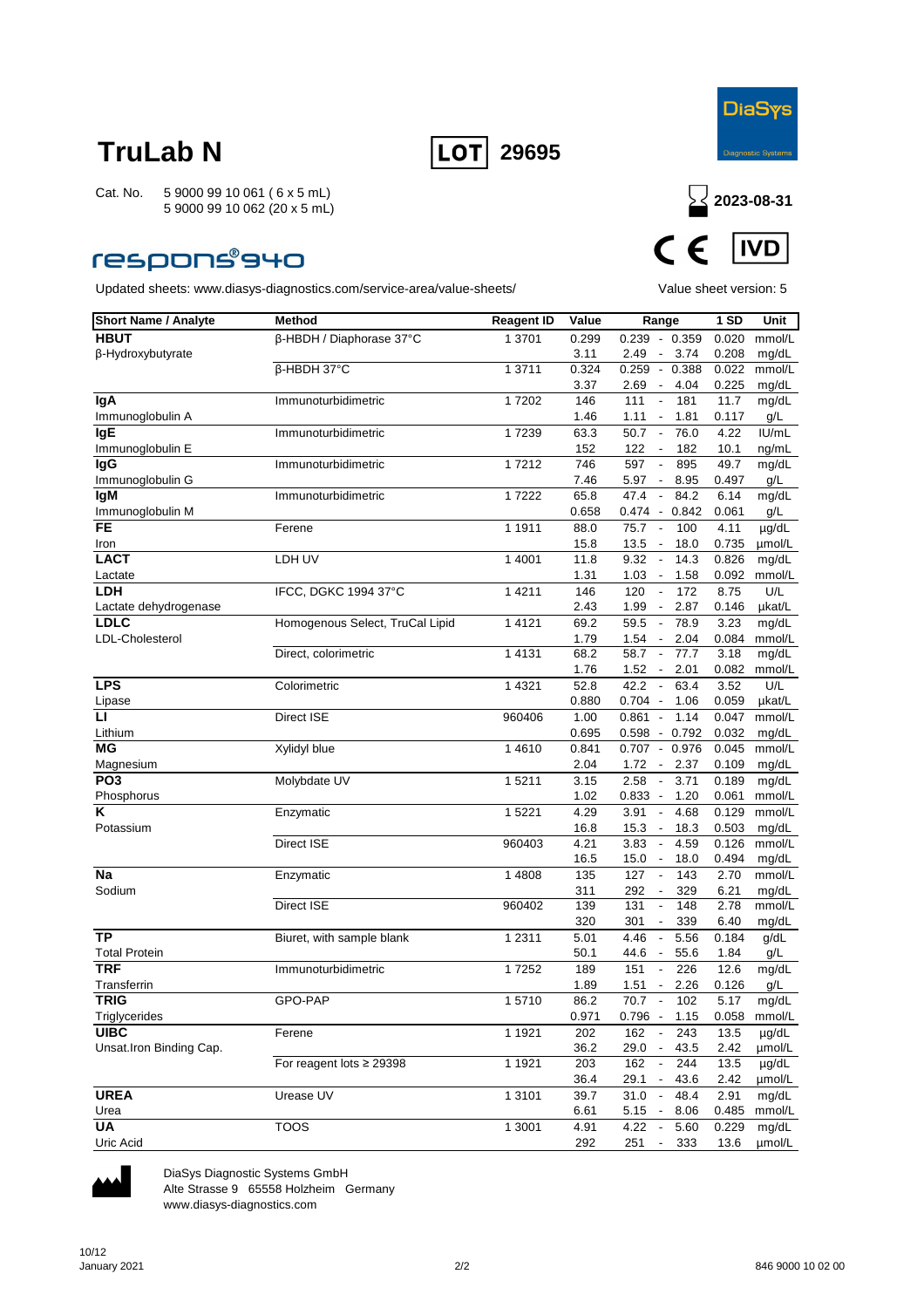



Cat. No. 5 9000 99 10 061 ( 6 x 5 mL) 5 9000 99 10 062 (20 x 5 mL)

# **BioMajesty®**



| <b>ALB</b><br>3.94<br>1 0 2 2 0<br>3.20<br>2.46<br>$\overline{\phantom{a}}$<br>0.245<br>g/dL<br>Bromcresol green<br>24.6<br>$\sim$<br>39.4<br>2.45<br>Albumin<br>32.0<br>g/L<br>AP<br>IFCC 37°C<br>1 0 4 4 1<br>63.8<br>106<br>7.09<br>U/L<br>85.1<br>$\blacksquare$<br>1.42<br>1.06<br>Alkaline phosphatase<br>$\overline{\phantom{a}}$<br>1.77<br>0.118<br>µkat/L<br><b>ALT/GPT</b><br>IFCC, with pyridoxal phosphate 37°C<br>$12701 +$<br>50.3<br>38.7<br>61.9<br>3.86<br>U/L<br>$\sim$<br>2 5010<br>0.839<br>Alanine aminotransferase<br>$0.646 -$<br>1.03<br>0.064<br>µkat/L<br>without pyridoxal phosphate 37°C<br>1 2701<br>40.1<br>64.1<br>4.00<br>U/L<br>52.1<br>$\blacksquare$<br>0.869<br>0.669<br>1.07<br>0.067<br>µkat/L<br>$\overline{\phantom{a}}$<br><b>AST/GOT</b><br>35.2<br>56.2<br>IFCC, with pyridoxal phosphate 37°C<br>$12601 +$<br>45.7<br>$\overline{\phantom{a}}$<br>3.50<br>U/L<br>2 5010<br>0.761<br>$0.586 -$<br>0.936<br>0.058<br>Aspartate aminotransferase<br>µkat/L<br>without pyridoxal phosphate 37°C<br>35.1<br>56.0<br>3.49<br>U/L<br>1 2601<br>45.6<br>$\blacksquare$<br>0.759<br>0.585<br>0.934<br>0.058<br>µkat/L<br>$\overline{\phantom{a}}$<br><b>AMY</b><br>EPS G-7<br>1 0501<br>72.2<br>57.7<br>86.6<br>4.81<br>U/L<br>$\blacksquare$<br>1.20<br>0.962<br>$\overline{\phantom{a}}$<br>1.44<br>0.080<br>µkat/L<br>Amylase<br><b>PAMY</b><br>EPS G-7<br>22.6<br>33.9<br>U/L<br>1 0551<br>28.3<br>1.88<br>$\overline{\phantom{a}}$<br>0.471<br>$0.377 -$<br>0.565<br>Pancreatic amylase<br>0.031<br>µkat/L<br>APOA1<br>17102<br>109<br>87.3<br>131<br>7.28<br>Immunoturbidimetric<br>mg/dL<br>$\overline{\phantom{a}}$<br>Apolipoprotein A1<br>1.09<br>$0.873 -$<br>1.31<br>0.073<br>g/L<br><b>APOB</b><br>70.9<br>Immunoturbidimetric<br>17112<br>59.1<br>47.3<br>3.94<br>mg/dL<br>$\overline{\phantom{a}}$<br>Apolipoprotein B<br>0.591<br>0.473 - 0.709<br>0.039<br>g/L<br><b>DBIL</b><br><b>DCA</b><br>0.727<br>0.916<br>0.063<br>mg/dL<br>1 0821<br>0.538<br>$\sim$<br>Direct Bilirubin<br>12.4<br>9.20<br>$\sim$<br>15.7<br>1.08<br>µmol/L<br><b>TBIL</b><br><b>DCA</b><br>1 0811<br>1.48<br>1.09<br>1.86<br>0.128<br>mg/dL<br>$\overline{\phantom{a}}$<br><b>Total Bilirubin</b><br>31.8<br>2.19<br>25.3<br>18.7<br>$\overline{\phantom{a}}$<br>µmol/L<br>СA<br>Phosphonazo<br>1 1 1 8 1<br>2.16<br>1.92<br>2.40<br>0.079<br>mmol/L<br>$\overline{\phantom{a}}$<br>Calcium<br>8.65<br>7.70<br>9.60<br>0.317<br>mg/dL<br>$\overline{\phantom{a}}$<br>CL<br>Indirect ISE<br>90.4<br>108<br>mmol/L<br>980132<br>99.3<br>$\overline{\phantom{a}}$<br>2.98<br>Chloride<br>321<br>10.6<br>352<br>384<br>mg/dL<br>$\overline{\phantom{a}}$<br><b>CHOL</b><br>CHOD-PAP<br>1 1300<br>126<br>108<br>$\overline{\phantom{a}}$<br>143<br>5.86<br>mg/dL<br>Cholesterol<br>3.25<br>2.79<br>0.152<br>3.70<br>mmol/L<br>$\overline{\phantom{a}}$<br><b>CHE</b><br>5173<br>4242<br>$\blacksquare$<br>6105<br>310<br>U/L<br>Butyrylthiocholin<br>1 1401<br>70.7<br>Cholinesterase<br>86.2<br>102<br>5.17<br>µkat/L<br>$\blacksquare$<br>132<br>CK<br>DGKC, IFCC 37°C<br>198<br>11.0<br>U/L<br>1 1601<br>165<br>$\overline{\phantom{a}}$<br>2.20<br>2.75<br>3.31<br>0.184<br>Creatine kinase<br>µkat/L<br><b>CKMB</b><br>27.6<br>41.4<br>2.30<br>U/L<br>mAK, Immunological method, 37°C<br>1 1 6 4 1<br>34.5<br>0.460<br>0.038<br>Creatine kinase<br>0.575<br>0.690<br>µkat/L<br>$\overline{\phantom{a}}$<br><b>CREA</b><br>1.12<br>Jaffé, without compensation<br>1 1711<br>1.43<br>1.75<br>0.105<br>mg/dL<br>$\overline{\phantom{a}}$<br>9.28<br>Creatinine<br>127<br>98.7<br>154<br>umol/L<br>1 1711<br>1.02<br>1.60<br>0.096<br>Jaffé, with compensation<br>1.31<br>$\overline{\phantom{a}}$<br>mg/dL<br>116<br>142<br>8.52<br>90.6<br>µmol/L<br>$\overline{\phantom{a}}$<br>Enzymatic PAP<br>1 1759<br>1.33<br>1.04<br>1.62<br>0.098<br>mg/dL<br>$\overline{\phantom{a}}$<br>118<br>91.8<br>$\overline{\phantom{a}}$<br>144<br>8.63<br>umol/L<br><b>GGT</b><br>U/L<br>IFCC, DGKC 1994 37°C<br>23.5<br>36.7<br>2.21<br>1 2801<br>30.1<br>$\overline{\phantom{a}}$<br>y-Glutamyltransferase<br>0.501<br>$0.391 - 0.612$<br>0.037<br>µkat/L<br><b>GLUC</b><br>HK/G6P-DH<br>1 2511<br>72.8<br>100<br>4.62<br>86.6<br>mg/dL<br>$\overline{\phantom{a}}$<br>5.58<br>0.256<br>Glucose<br>4.81<br>4.04<br>$\overline{\phantom{a}}$<br>mmol/L<br><b>HDLC</b><br>32.9<br>43.6<br>Immunoinhibition<br>1 3521<br>38.2<br>1.78<br>mg/dL<br>$\overline{\phantom{a}}$<br><b>HDL-Cholesterol</b><br>0.989<br>0.850<br>1.13<br>0.046<br>mmol/L<br>$\sim$<br>1 3561<br>47.4<br>1.94<br>Direct, colorimetric<br>41.6<br>35.7<br>$\blacksquare$<br>mg/dL | <b>Short Name / Analyte</b> | <b>Method</b> | <b>Reagent ID</b> | Value | Range             | 1 SD  | Unit   |
|------------------------------------------------------------------------------------------------------------------------------------------------------------------------------------------------------------------------------------------------------------------------------------------------------------------------------------------------------------------------------------------------------------------------------------------------------------------------------------------------------------------------------------------------------------------------------------------------------------------------------------------------------------------------------------------------------------------------------------------------------------------------------------------------------------------------------------------------------------------------------------------------------------------------------------------------------------------------------------------------------------------------------------------------------------------------------------------------------------------------------------------------------------------------------------------------------------------------------------------------------------------------------------------------------------------------------------------------------------------------------------------------------------------------------------------------------------------------------------------------------------------------------------------------------------------------------------------------------------------------------------------------------------------------------------------------------------------------------------------------------------------------------------------------------------------------------------------------------------------------------------------------------------------------------------------------------------------------------------------------------------------------------------------------------------------------------------------------------------------------------------------------------------------------------------------------------------------------------------------------------------------------------------------------------------------------------------------------------------------------------------------------------------------------------------------------------------------------------------------------------------------------------------------------------------------------------------------------------------------------------------------------------------------------------------------------------------------------------------------------------------------------------------------------------------------------------------------------------------------------------------------------------------------------------------------------------------------------------------------------------------------------------------------------------------------------------------------------------------------------------------------------------------------------------------------------------------------------------------------------------------------------------------------------------------------------------------------------------------------------------------------------------------------------------------------------------------------------------------------------------------------------------------------------------------------------------------------------------------------------------------------------------------------------------------------------------------------------------------------------------------------------------------------------------------------------------------------------------------------------------------------------------------------------------------------------------------------------------------------------------------------------------------------------------------------------------------------------------------------------------------------------------------------------------------------------------------------------------------------------------------------------------------------------------------------------------------------------------------------------------------------------------------------------------------------------------------------------------------------------------------------------------------------------------------------------------------------------------------------------------------------------------------------------|-----------------------------|---------------|-------------------|-------|-------------------|-------|--------|
|                                                                                                                                                                                                                                                                                                                                                                                                                                                                                                                                                                                                                                                                                                                                                                                                                                                                                                                                                                                                                                                                                                                                                                                                                                                                                                                                                                                                                                                                                                                                                                                                                                                                                                                                                                                                                                                                                                                                                                                                                                                                                                                                                                                                                                                                                                                                                                                                                                                                                                                                                                                                                                                                                                                                                                                                                                                                                                                                                                                                                                                                                                                                                                                                                                                                                                                                                                                                                                                                                                                                                                                                                                                                                                                                                                                                                                                                                                                                                                                                                                                                                                                                                                                                                                                                                                                                                                                                                                                                                                                                                                                                                                                                        |                             |               |                   |       |                   |       |        |
|                                                                                                                                                                                                                                                                                                                                                                                                                                                                                                                                                                                                                                                                                                                                                                                                                                                                                                                                                                                                                                                                                                                                                                                                                                                                                                                                                                                                                                                                                                                                                                                                                                                                                                                                                                                                                                                                                                                                                                                                                                                                                                                                                                                                                                                                                                                                                                                                                                                                                                                                                                                                                                                                                                                                                                                                                                                                                                                                                                                                                                                                                                                                                                                                                                                                                                                                                                                                                                                                                                                                                                                                                                                                                                                                                                                                                                                                                                                                                                                                                                                                                                                                                                                                                                                                                                                                                                                                                                                                                                                                                                                                                                                                        |                             |               |                   |       |                   |       |        |
|                                                                                                                                                                                                                                                                                                                                                                                                                                                                                                                                                                                                                                                                                                                                                                                                                                                                                                                                                                                                                                                                                                                                                                                                                                                                                                                                                                                                                                                                                                                                                                                                                                                                                                                                                                                                                                                                                                                                                                                                                                                                                                                                                                                                                                                                                                                                                                                                                                                                                                                                                                                                                                                                                                                                                                                                                                                                                                                                                                                                                                                                                                                                                                                                                                                                                                                                                                                                                                                                                                                                                                                                                                                                                                                                                                                                                                                                                                                                                                                                                                                                                                                                                                                                                                                                                                                                                                                                                                                                                                                                                                                                                                                                        |                             |               |                   |       |                   |       |        |
|                                                                                                                                                                                                                                                                                                                                                                                                                                                                                                                                                                                                                                                                                                                                                                                                                                                                                                                                                                                                                                                                                                                                                                                                                                                                                                                                                                                                                                                                                                                                                                                                                                                                                                                                                                                                                                                                                                                                                                                                                                                                                                                                                                                                                                                                                                                                                                                                                                                                                                                                                                                                                                                                                                                                                                                                                                                                                                                                                                                                                                                                                                                                                                                                                                                                                                                                                                                                                                                                                                                                                                                                                                                                                                                                                                                                                                                                                                                                                                                                                                                                                                                                                                                                                                                                                                                                                                                                                                                                                                                                                                                                                                                                        |                             |               |                   |       |                   |       |        |
|                                                                                                                                                                                                                                                                                                                                                                                                                                                                                                                                                                                                                                                                                                                                                                                                                                                                                                                                                                                                                                                                                                                                                                                                                                                                                                                                                                                                                                                                                                                                                                                                                                                                                                                                                                                                                                                                                                                                                                                                                                                                                                                                                                                                                                                                                                                                                                                                                                                                                                                                                                                                                                                                                                                                                                                                                                                                                                                                                                                                                                                                                                                                                                                                                                                                                                                                                                                                                                                                                                                                                                                                                                                                                                                                                                                                                                                                                                                                                                                                                                                                                                                                                                                                                                                                                                                                                                                                                                                                                                                                                                                                                                                                        |                             |               |                   |       |                   |       |        |
|                                                                                                                                                                                                                                                                                                                                                                                                                                                                                                                                                                                                                                                                                                                                                                                                                                                                                                                                                                                                                                                                                                                                                                                                                                                                                                                                                                                                                                                                                                                                                                                                                                                                                                                                                                                                                                                                                                                                                                                                                                                                                                                                                                                                                                                                                                                                                                                                                                                                                                                                                                                                                                                                                                                                                                                                                                                                                                                                                                                                                                                                                                                                                                                                                                                                                                                                                                                                                                                                                                                                                                                                                                                                                                                                                                                                                                                                                                                                                                                                                                                                                                                                                                                                                                                                                                                                                                                                                                                                                                                                                                                                                                                                        |                             |               |                   |       |                   |       |        |
|                                                                                                                                                                                                                                                                                                                                                                                                                                                                                                                                                                                                                                                                                                                                                                                                                                                                                                                                                                                                                                                                                                                                                                                                                                                                                                                                                                                                                                                                                                                                                                                                                                                                                                                                                                                                                                                                                                                                                                                                                                                                                                                                                                                                                                                                                                                                                                                                                                                                                                                                                                                                                                                                                                                                                                                                                                                                                                                                                                                                                                                                                                                                                                                                                                                                                                                                                                                                                                                                                                                                                                                                                                                                                                                                                                                                                                                                                                                                                                                                                                                                                                                                                                                                                                                                                                                                                                                                                                                                                                                                                                                                                                                                        |                             |               |                   |       |                   |       |        |
|                                                                                                                                                                                                                                                                                                                                                                                                                                                                                                                                                                                                                                                                                                                                                                                                                                                                                                                                                                                                                                                                                                                                                                                                                                                                                                                                                                                                                                                                                                                                                                                                                                                                                                                                                                                                                                                                                                                                                                                                                                                                                                                                                                                                                                                                                                                                                                                                                                                                                                                                                                                                                                                                                                                                                                                                                                                                                                                                                                                                                                                                                                                                                                                                                                                                                                                                                                                                                                                                                                                                                                                                                                                                                                                                                                                                                                                                                                                                                                                                                                                                                                                                                                                                                                                                                                                                                                                                                                                                                                                                                                                                                                                                        |                             |               |                   |       |                   |       |        |
|                                                                                                                                                                                                                                                                                                                                                                                                                                                                                                                                                                                                                                                                                                                                                                                                                                                                                                                                                                                                                                                                                                                                                                                                                                                                                                                                                                                                                                                                                                                                                                                                                                                                                                                                                                                                                                                                                                                                                                                                                                                                                                                                                                                                                                                                                                                                                                                                                                                                                                                                                                                                                                                                                                                                                                                                                                                                                                                                                                                                                                                                                                                                                                                                                                                                                                                                                                                                                                                                                                                                                                                                                                                                                                                                                                                                                                                                                                                                                                                                                                                                                                                                                                                                                                                                                                                                                                                                                                                                                                                                                                                                                                                                        |                             |               |                   |       |                   |       |        |
|                                                                                                                                                                                                                                                                                                                                                                                                                                                                                                                                                                                                                                                                                                                                                                                                                                                                                                                                                                                                                                                                                                                                                                                                                                                                                                                                                                                                                                                                                                                                                                                                                                                                                                                                                                                                                                                                                                                                                                                                                                                                                                                                                                                                                                                                                                                                                                                                                                                                                                                                                                                                                                                                                                                                                                                                                                                                                                                                                                                                                                                                                                                                                                                                                                                                                                                                                                                                                                                                                                                                                                                                                                                                                                                                                                                                                                                                                                                                                                                                                                                                                                                                                                                                                                                                                                                                                                                                                                                                                                                                                                                                                                                                        |                             |               |                   |       |                   |       |        |
|                                                                                                                                                                                                                                                                                                                                                                                                                                                                                                                                                                                                                                                                                                                                                                                                                                                                                                                                                                                                                                                                                                                                                                                                                                                                                                                                                                                                                                                                                                                                                                                                                                                                                                                                                                                                                                                                                                                                                                                                                                                                                                                                                                                                                                                                                                                                                                                                                                                                                                                                                                                                                                                                                                                                                                                                                                                                                                                                                                                                                                                                                                                                                                                                                                                                                                                                                                                                                                                                                                                                                                                                                                                                                                                                                                                                                                                                                                                                                                                                                                                                                                                                                                                                                                                                                                                                                                                                                                                                                                                                                                                                                                                                        |                             |               |                   |       |                   |       |        |
|                                                                                                                                                                                                                                                                                                                                                                                                                                                                                                                                                                                                                                                                                                                                                                                                                                                                                                                                                                                                                                                                                                                                                                                                                                                                                                                                                                                                                                                                                                                                                                                                                                                                                                                                                                                                                                                                                                                                                                                                                                                                                                                                                                                                                                                                                                                                                                                                                                                                                                                                                                                                                                                                                                                                                                                                                                                                                                                                                                                                                                                                                                                                                                                                                                                                                                                                                                                                                                                                                                                                                                                                                                                                                                                                                                                                                                                                                                                                                                                                                                                                                                                                                                                                                                                                                                                                                                                                                                                                                                                                                                                                                                                                        |                             |               |                   |       |                   |       |        |
|                                                                                                                                                                                                                                                                                                                                                                                                                                                                                                                                                                                                                                                                                                                                                                                                                                                                                                                                                                                                                                                                                                                                                                                                                                                                                                                                                                                                                                                                                                                                                                                                                                                                                                                                                                                                                                                                                                                                                                                                                                                                                                                                                                                                                                                                                                                                                                                                                                                                                                                                                                                                                                                                                                                                                                                                                                                                                                                                                                                                                                                                                                                                                                                                                                                                                                                                                                                                                                                                                                                                                                                                                                                                                                                                                                                                                                                                                                                                                                                                                                                                                                                                                                                                                                                                                                                                                                                                                                                                                                                                                                                                                                                                        |                             |               |                   |       |                   |       |        |
|                                                                                                                                                                                                                                                                                                                                                                                                                                                                                                                                                                                                                                                                                                                                                                                                                                                                                                                                                                                                                                                                                                                                                                                                                                                                                                                                                                                                                                                                                                                                                                                                                                                                                                                                                                                                                                                                                                                                                                                                                                                                                                                                                                                                                                                                                                                                                                                                                                                                                                                                                                                                                                                                                                                                                                                                                                                                                                                                                                                                                                                                                                                                                                                                                                                                                                                                                                                                                                                                                                                                                                                                                                                                                                                                                                                                                                                                                                                                                                                                                                                                                                                                                                                                                                                                                                                                                                                                                                                                                                                                                                                                                                                                        |                             |               |                   |       |                   |       |        |
|                                                                                                                                                                                                                                                                                                                                                                                                                                                                                                                                                                                                                                                                                                                                                                                                                                                                                                                                                                                                                                                                                                                                                                                                                                                                                                                                                                                                                                                                                                                                                                                                                                                                                                                                                                                                                                                                                                                                                                                                                                                                                                                                                                                                                                                                                                                                                                                                                                                                                                                                                                                                                                                                                                                                                                                                                                                                                                                                                                                                                                                                                                                                                                                                                                                                                                                                                                                                                                                                                                                                                                                                                                                                                                                                                                                                                                                                                                                                                                                                                                                                                                                                                                                                                                                                                                                                                                                                                                                                                                                                                                                                                                                                        |                             |               |                   |       |                   |       |        |
|                                                                                                                                                                                                                                                                                                                                                                                                                                                                                                                                                                                                                                                                                                                                                                                                                                                                                                                                                                                                                                                                                                                                                                                                                                                                                                                                                                                                                                                                                                                                                                                                                                                                                                                                                                                                                                                                                                                                                                                                                                                                                                                                                                                                                                                                                                                                                                                                                                                                                                                                                                                                                                                                                                                                                                                                                                                                                                                                                                                                                                                                                                                                                                                                                                                                                                                                                                                                                                                                                                                                                                                                                                                                                                                                                                                                                                                                                                                                                                                                                                                                                                                                                                                                                                                                                                                                                                                                                                                                                                                                                                                                                                                                        |                             |               |                   |       |                   |       |        |
|                                                                                                                                                                                                                                                                                                                                                                                                                                                                                                                                                                                                                                                                                                                                                                                                                                                                                                                                                                                                                                                                                                                                                                                                                                                                                                                                                                                                                                                                                                                                                                                                                                                                                                                                                                                                                                                                                                                                                                                                                                                                                                                                                                                                                                                                                                                                                                                                                                                                                                                                                                                                                                                                                                                                                                                                                                                                                                                                                                                                                                                                                                                                                                                                                                                                                                                                                                                                                                                                                                                                                                                                                                                                                                                                                                                                                                                                                                                                                                                                                                                                                                                                                                                                                                                                                                                                                                                                                                                                                                                                                                                                                                                                        |                             |               |                   |       |                   |       |        |
|                                                                                                                                                                                                                                                                                                                                                                                                                                                                                                                                                                                                                                                                                                                                                                                                                                                                                                                                                                                                                                                                                                                                                                                                                                                                                                                                                                                                                                                                                                                                                                                                                                                                                                                                                                                                                                                                                                                                                                                                                                                                                                                                                                                                                                                                                                                                                                                                                                                                                                                                                                                                                                                                                                                                                                                                                                                                                                                                                                                                                                                                                                                                                                                                                                                                                                                                                                                                                                                                                                                                                                                                                                                                                                                                                                                                                                                                                                                                                                                                                                                                                                                                                                                                                                                                                                                                                                                                                                                                                                                                                                                                                                                                        |                             |               |                   |       |                   |       |        |
|                                                                                                                                                                                                                                                                                                                                                                                                                                                                                                                                                                                                                                                                                                                                                                                                                                                                                                                                                                                                                                                                                                                                                                                                                                                                                                                                                                                                                                                                                                                                                                                                                                                                                                                                                                                                                                                                                                                                                                                                                                                                                                                                                                                                                                                                                                                                                                                                                                                                                                                                                                                                                                                                                                                                                                                                                                                                                                                                                                                                                                                                                                                                                                                                                                                                                                                                                                                                                                                                                                                                                                                                                                                                                                                                                                                                                                                                                                                                                                                                                                                                                                                                                                                                                                                                                                                                                                                                                                                                                                                                                                                                                                                                        |                             |               |                   |       |                   |       |        |
|                                                                                                                                                                                                                                                                                                                                                                                                                                                                                                                                                                                                                                                                                                                                                                                                                                                                                                                                                                                                                                                                                                                                                                                                                                                                                                                                                                                                                                                                                                                                                                                                                                                                                                                                                                                                                                                                                                                                                                                                                                                                                                                                                                                                                                                                                                                                                                                                                                                                                                                                                                                                                                                                                                                                                                                                                                                                                                                                                                                                                                                                                                                                                                                                                                                                                                                                                                                                                                                                                                                                                                                                                                                                                                                                                                                                                                                                                                                                                                                                                                                                                                                                                                                                                                                                                                                                                                                                                                                                                                                                                                                                                                                                        |                             |               |                   |       |                   |       |        |
|                                                                                                                                                                                                                                                                                                                                                                                                                                                                                                                                                                                                                                                                                                                                                                                                                                                                                                                                                                                                                                                                                                                                                                                                                                                                                                                                                                                                                                                                                                                                                                                                                                                                                                                                                                                                                                                                                                                                                                                                                                                                                                                                                                                                                                                                                                                                                                                                                                                                                                                                                                                                                                                                                                                                                                                                                                                                                                                                                                                                                                                                                                                                                                                                                                                                                                                                                                                                                                                                                                                                                                                                                                                                                                                                                                                                                                                                                                                                                                                                                                                                                                                                                                                                                                                                                                                                                                                                                                                                                                                                                                                                                                                                        |                             |               |                   |       |                   |       |        |
|                                                                                                                                                                                                                                                                                                                                                                                                                                                                                                                                                                                                                                                                                                                                                                                                                                                                                                                                                                                                                                                                                                                                                                                                                                                                                                                                                                                                                                                                                                                                                                                                                                                                                                                                                                                                                                                                                                                                                                                                                                                                                                                                                                                                                                                                                                                                                                                                                                                                                                                                                                                                                                                                                                                                                                                                                                                                                                                                                                                                                                                                                                                                                                                                                                                                                                                                                                                                                                                                                                                                                                                                                                                                                                                                                                                                                                                                                                                                                                                                                                                                                                                                                                                                                                                                                                                                                                                                                                                                                                                                                                                                                                                                        |                             |               |                   |       |                   |       |        |
|                                                                                                                                                                                                                                                                                                                                                                                                                                                                                                                                                                                                                                                                                                                                                                                                                                                                                                                                                                                                                                                                                                                                                                                                                                                                                                                                                                                                                                                                                                                                                                                                                                                                                                                                                                                                                                                                                                                                                                                                                                                                                                                                                                                                                                                                                                                                                                                                                                                                                                                                                                                                                                                                                                                                                                                                                                                                                                                                                                                                                                                                                                                                                                                                                                                                                                                                                                                                                                                                                                                                                                                                                                                                                                                                                                                                                                                                                                                                                                                                                                                                                                                                                                                                                                                                                                                                                                                                                                                                                                                                                                                                                                                                        |                             |               |                   |       |                   |       |        |
|                                                                                                                                                                                                                                                                                                                                                                                                                                                                                                                                                                                                                                                                                                                                                                                                                                                                                                                                                                                                                                                                                                                                                                                                                                                                                                                                                                                                                                                                                                                                                                                                                                                                                                                                                                                                                                                                                                                                                                                                                                                                                                                                                                                                                                                                                                                                                                                                                                                                                                                                                                                                                                                                                                                                                                                                                                                                                                                                                                                                                                                                                                                                                                                                                                                                                                                                                                                                                                                                                                                                                                                                                                                                                                                                                                                                                                                                                                                                                                                                                                                                                                                                                                                                                                                                                                                                                                                                                                                                                                                                                                                                                                                                        |                             |               |                   |       |                   |       |        |
|                                                                                                                                                                                                                                                                                                                                                                                                                                                                                                                                                                                                                                                                                                                                                                                                                                                                                                                                                                                                                                                                                                                                                                                                                                                                                                                                                                                                                                                                                                                                                                                                                                                                                                                                                                                                                                                                                                                                                                                                                                                                                                                                                                                                                                                                                                                                                                                                                                                                                                                                                                                                                                                                                                                                                                                                                                                                                                                                                                                                                                                                                                                                                                                                                                                                                                                                                                                                                                                                                                                                                                                                                                                                                                                                                                                                                                                                                                                                                                                                                                                                                                                                                                                                                                                                                                                                                                                                                                                                                                                                                                                                                                                                        |                             |               |                   |       |                   |       |        |
|                                                                                                                                                                                                                                                                                                                                                                                                                                                                                                                                                                                                                                                                                                                                                                                                                                                                                                                                                                                                                                                                                                                                                                                                                                                                                                                                                                                                                                                                                                                                                                                                                                                                                                                                                                                                                                                                                                                                                                                                                                                                                                                                                                                                                                                                                                                                                                                                                                                                                                                                                                                                                                                                                                                                                                                                                                                                                                                                                                                                                                                                                                                                                                                                                                                                                                                                                                                                                                                                                                                                                                                                                                                                                                                                                                                                                                                                                                                                                                                                                                                                                                                                                                                                                                                                                                                                                                                                                                                                                                                                                                                                                                                                        |                             |               |                   |       |                   |       |        |
|                                                                                                                                                                                                                                                                                                                                                                                                                                                                                                                                                                                                                                                                                                                                                                                                                                                                                                                                                                                                                                                                                                                                                                                                                                                                                                                                                                                                                                                                                                                                                                                                                                                                                                                                                                                                                                                                                                                                                                                                                                                                                                                                                                                                                                                                                                                                                                                                                                                                                                                                                                                                                                                                                                                                                                                                                                                                                                                                                                                                                                                                                                                                                                                                                                                                                                                                                                                                                                                                                                                                                                                                                                                                                                                                                                                                                                                                                                                                                                                                                                                                                                                                                                                                                                                                                                                                                                                                                                                                                                                                                                                                                                                                        |                             |               |                   |       |                   |       |        |
|                                                                                                                                                                                                                                                                                                                                                                                                                                                                                                                                                                                                                                                                                                                                                                                                                                                                                                                                                                                                                                                                                                                                                                                                                                                                                                                                                                                                                                                                                                                                                                                                                                                                                                                                                                                                                                                                                                                                                                                                                                                                                                                                                                                                                                                                                                                                                                                                                                                                                                                                                                                                                                                                                                                                                                                                                                                                                                                                                                                                                                                                                                                                                                                                                                                                                                                                                                                                                                                                                                                                                                                                                                                                                                                                                                                                                                                                                                                                                                                                                                                                                                                                                                                                                                                                                                                                                                                                                                                                                                                                                                                                                                                                        |                             |               |                   |       |                   |       |        |
|                                                                                                                                                                                                                                                                                                                                                                                                                                                                                                                                                                                                                                                                                                                                                                                                                                                                                                                                                                                                                                                                                                                                                                                                                                                                                                                                                                                                                                                                                                                                                                                                                                                                                                                                                                                                                                                                                                                                                                                                                                                                                                                                                                                                                                                                                                                                                                                                                                                                                                                                                                                                                                                                                                                                                                                                                                                                                                                                                                                                                                                                                                                                                                                                                                                                                                                                                                                                                                                                                                                                                                                                                                                                                                                                                                                                                                                                                                                                                                                                                                                                                                                                                                                                                                                                                                                                                                                                                                                                                                                                                                                                                                                                        |                             |               |                   |       |                   |       |        |
|                                                                                                                                                                                                                                                                                                                                                                                                                                                                                                                                                                                                                                                                                                                                                                                                                                                                                                                                                                                                                                                                                                                                                                                                                                                                                                                                                                                                                                                                                                                                                                                                                                                                                                                                                                                                                                                                                                                                                                                                                                                                                                                                                                                                                                                                                                                                                                                                                                                                                                                                                                                                                                                                                                                                                                                                                                                                                                                                                                                                                                                                                                                                                                                                                                                                                                                                                                                                                                                                                                                                                                                                                                                                                                                                                                                                                                                                                                                                                                                                                                                                                                                                                                                                                                                                                                                                                                                                                                                                                                                                                                                                                                                                        |                             |               |                   |       |                   |       |        |
|                                                                                                                                                                                                                                                                                                                                                                                                                                                                                                                                                                                                                                                                                                                                                                                                                                                                                                                                                                                                                                                                                                                                                                                                                                                                                                                                                                                                                                                                                                                                                                                                                                                                                                                                                                                                                                                                                                                                                                                                                                                                                                                                                                                                                                                                                                                                                                                                                                                                                                                                                                                                                                                                                                                                                                                                                                                                                                                                                                                                                                                                                                                                                                                                                                                                                                                                                                                                                                                                                                                                                                                                                                                                                                                                                                                                                                                                                                                                                                                                                                                                                                                                                                                                                                                                                                                                                                                                                                                                                                                                                                                                                                                                        |                             |               |                   |       |                   |       |        |
|                                                                                                                                                                                                                                                                                                                                                                                                                                                                                                                                                                                                                                                                                                                                                                                                                                                                                                                                                                                                                                                                                                                                                                                                                                                                                                                                                                                                                                                                                                                                                                                                                                                                                                                                                                                                                                                                                                                                                                                                                                                                                                                                                                                                                                                                                                                                                                                                                                                                                                                                                                                                                                                                                                                                                                                                                                                                                                                                                                                                                                                                                                                                                                                                                                                                                                                                                                                                                                                                                                                                                                                                                                                                                                                                                                                                                                                                                                                                                                                                                                                                                                                                                                                                                                                                                                                                                                                                                                                                                                                                                                                                                                                                        |                             |               |                   |       |                   |       |        |
|                                                                                                                                                                                                                                                                                                                                                                                                                                                                                                                                                                                                                                                                                                                                                                                                                                                                                                                                                                                                                                                                                                                                                                                                                                                                                                                                                                                                                                                                                                                                                                                                                                                                                                                                                                                                                                                                                                                                                                                                                                                                                                                                                                                                                                                                                                                                                                                                                                                                                                                                                                                                                                                                                                                                                                                                                                                                                                                                                                                                                                                                                                                                                                                                                                                                                                                                                                                                                                                                                                                                                                                                                                                                                                                                                                                                                                                                                                                                                                                                                                                                                                                                                                                                                                                                                                                                                                                                                                                                                                                                                                                                                                                                        |                             |               |                   |       |                   |       |        |
|                                                                                                                                                                                                                                                                                                                                                                                                                                                                                                                                                                                                                                                                                                                                                                                                                                                                                                                                                                                                                                                                                                                                                                                                                                                                                                                                                                                                                                                                                                                                                                                                                                                                                                                                                                                                                                                                                                                                                                                                                                                                                                                                                                                                                                                                                                                                                                                                                                                                                                                                                                                                                                                                                                                                                                                                                                                                                                                                                                                                                                                                                                                                                                                                                                                                                                                                                                                                                                                                                                                                                                                                                                                                                                                                                                                                                                                                                                                                                                                                                                                                                                                                                                                                                                                                                                                                                                                                                                                                                                                                                                                                                                                                        |                             |               |                   |       |                   |       |        |
|                                                                                                                                                                                                                                                                                                                                                                                                                                                                                                                                                                                                                                                                                                                                                                                                                                                                                                                                                                                                                                                                                                                                                                                                                                                                                                                                                                                                                                                                                                                                                                                                                                                                                                                                                                                                                                                                                                                                                                                                                                                                                                                                                                                                                                                                                                                                                                                                                                                                                                                                                                                                                                                                                                                                                                                                                                                                                                                                                                                                                                                                                                                                                                                                                                                                                                                                                                                                                                                                                                                                                                                                                                                                                                                                                                                                                                                                                                                                                                                                                                                                                                                                                                                                                                                                                                                                                                                                                                                                                                                                                                                                                                                                        |                             |               |                   |       |                   |       |        |
|                                                                                                                                                                                                                                                                                                                                                                                                                                                                                                                                                                                                                                                                                                                                                                                                                                                                                                                                                                                                                                                                                                                                                                                                                                                                                                                                                                                                                                                                                                                                                                                                                                                                                                                                                                                                                                                                                                                                                                                                                                                                                                                                                                                                                                                                                                                                                                                                                                                                                                                                                                                                                                                                                                                                                                                                                                                                                                                                                                                                                                                                                                                                                                                                                                                                                                                                                                                                                                                                                                                                                                                                                                                                                                                                                                                                                                                                                                                                                                                                                                                                                                                                                                                                                                                                                                                                                                                                                                                                                                                                                                                                                                                                        |                             |               |                   |       |                   |       |        |
|                                                                                                                                                                                                                                                                                                                                                                                                                                                                                                                                                                                                                                                                                                                                                                                                                                                                                                                                                                                                                                                                                                                                                                                                                                                                                                                                                                                                                                                                                                                                                                                                                                                                                                                                                                                                                                                                                                                                                                                                                                                                                                                                                                                                                                                                                                                                                                                                                                                                                                                                                                                                                                                                                                                                                                                                                                                                                                                                                                                                                                                                                                                                                                                                                                                                                                                                                                                                                                                                                                                                                                                                                                                                                                                                                                                                                                                                                                                                                                                                                                                                                                                                                                                                                                                                                                                                                                                                                                                                                                                                                                                                                                                                        |                             |               |                   |       |                   |       |        |
|                                                                                                                                                                                                                                                                                                                                                                                                                                                                                                                                                                                                                                                                                                                                                                                                                                                                                                                                                                                                                                                                                                                                                                                                                                                                                                                                                                                                                                                                                                                                                                                                                                                                                                                                                                                                                                                                                                                                                                                                                                                                                                                                                                                                                                                                                                                                                                                                                                                                                                                                                                                                                                                                                                                                                                                                                                                                                                                                                                                                                                                                                                                                                                                                                                                                                                                                                                                                                                                                                                                                                                                                                                                                                                                                                                                                                                                                                                                                                                                                                                                                                                                                                                                                                                                                                                                                                                                                                                                                                                                                                                                                                                                                        |                             |               |                   |       |                   |       |        |
|                                                                                                                                                                                                                                                                                                                                                                                                                                                                                                                                                                                                                                                                                                                                                                                                                                                                                                                                                                                                                                                                                                                                                                                                                                                                                                                                                                                                                                                                                                                                                                                                                                                                                                                                                                                                                                                                                                                                                                                                                                                                                                                                                                                                                                                                                                                                                                                                                                                                                                                                                                                                                                                                                                                                                                                                                                                                                                                                                                                                                                                                                                                                                                                                                                                                                                                                                                                                                                                                                                                                                                                                                                                                                                                                                                                                                                                                                                                                                                                                                                                                                                                                                                                                                                                                                                                                                                                                                                                                                                                                                                                                                                                                        |                             |               |                   |       |                   |       |        |
|                                                                                                                                                                                                                                                                                                                                                                                                                                                                                                                                                                                                                                                                                                                                                                                                                                                                                                                                                                                                                                                                                                                                                                                                                                                                                                                                                                                                                                                                                                                                                                                                                                                                                                                                                                                                                                                                                                                                                                                                                                                                                                                                                                                                                                                                                                                                                                                                                                                                                                                                                                                                                                                                                                                                                                                                                                                                                                                                                                                                                                                                                                                                                                                                                                                                                                                                                                                                                                                                                                                                                                                                                                                                                                                                                                                                                                                                                                                                                                                                                                                                                                                                                                                                                                                                                                                                                                                                                                                                                                                                                                                                                                                                        |                             |               |                   |       |                   |       |        |
|                                                                                                                                                                                                                                                                                                                                                                                                                                                                                                                                                                                                                                                                                                                                                                                                                                                                                                                                                                                                                                                                                                                                                                                                                                                                                                                                                                                                                                                                                                                                                                                                                                                                                                                                                                                                                                                                                                                                                                                                                                                                                                                                                                                                                                                                                                                                                                                                                                                                                                                                                                                                                                                                                                                                                                                                                                                                                                                                                                                                                                                                                                                                                                                                                                                                                                                                                                                                                                                                                                                                                                                                                                                                                                                                                                                                                                                                                                                                                                                                                                                                                                                                                                                                                                                                                                                                                                                                                                                                                                                                                                                                                                                                        |                             |               |                   |       |                   |       |        |
|                                                                                                                                                                                                                                                                                                                                                                                                                                                                                                                                                                                                                                                                                                                                                                                                                                                                                                                                                                                                                                                                                                                                                                                                                                                                                                                                                                                                                                                                                                                                                                                                                                                                                                                                                                                                                                                                                                                                                                                                                                                                                                                                                                                                                                                                                                                                                                                                                                                                                                                                                                                                                                                                                                                                                                                                                                                                                                                                                                                                                                                                                                                                                                                                                                                                                                                                                                                                                                                                                                                                                                                                                                                                                                                                                                                                                                                                                                                                                                                                                                                                                                                                                                                                                                                                                                                                                                                                                                                                                                                                                                                                                                                                        |                             |               |                   |       |                   |       |        |
|                                                                                                                                                                                                                                                                                                                                                                                                                                                                                                                                                                                                                                                                                                                                                                                                                                                                                                                                                                                                                                                                                                                                                                                                                                                                                                                                                                                                                                                                                                                                                                                                                                                                                                                                                                                                                                                                                                                                                                                                                                                                                                                                                                                                                                                                                                                                                                                                                                                                                                                                                                                                                                                                                                                                                                                                                                                                                                                                                                                                                                                                                                                                                                                                                                                                                                                                                                                                                                                                                                                                                                                                                                                                                                                                                                                                                                                                                                                                                                                                                                                                                                                                                                                                                                                                                                                                                                                                                                                                                                                                                                                                                                                                        |                             |               |                   |       |                   |       |        |
|                                                                                                                                                                                                                                                                                                                                                                                                                                                                                                                                                                                                                                                                                                                                                                                                                                                                                                                                                                                                                                                                                                                                                                                                                                                                                                                                                                                                                                                                                                                                                                                                                                                                                                                                                                                                                                                                                                                                                                                                                                                                                                                                                                                                                                                                                                                                                                                                                                                                                                                                                                                                                                                                                                                                                                                                                                                                                                                                                                                                                                                                                                                                                                                                                                                                                                                                                                                                                                                                                                                                                                                                                                                                                                                                                                                                                                                                                                                                                                                                                                                                                                                                                                                                                                                                                                                                                                                                                                                                                                                                                                                                                                                                        |                             |               |                   |       |                   |       |        |
|                                                                                                                                                                                                                                                                                                                                                                                                                                                                                                                                                                                                                                                                                                                                                                                                                                                                                                                                                                                                                                                                                                                                                                                                                                                                                                                                                                                                                                                                                                                                                                                                                                                                                                                                                                                                                                                                                                                                                                                                                                                                                                                                                                                                                                                                                                                                                                                                                                                                                                                                                                                                                                                                                                                                                                                                                                                                                                                                                                                                                                                                                                                                                                                                                                                                                                                                                                                                                                                                                                                                                                                                                                                                                                                                                                                                                                                                                                                                                                                                                                                                                                                                                                                                                                                                                                                                                                                                                                                                                                                                                                                                                                                                        |                             |               |                   |       |                   |       |        |
|                                                                                                                                                                                                                                                                                                                                                                                                                                                                                                                                                                                                                                                                                                                                                                                                                                                                                                                                                                                                                                                                                                                                                                                                                                                                                                                                                                                                                                                                                                                                                                                                                                                                                                                                                                                                                                                                                                                                                                                                                                                                                                                                                                                                                                                                                                                                                                                                                                                                                                                                                                                                                                                                                                                                                                                                                                                                                                                                                                                                                                                                                                                                                                                                                                                                                                                                                                                                                                                                                                                                                                                                                                                                                                                                                                                                                                                                                                                                                                                                                                                                                                                                                                                                                                                                                                                                                                                                                                                                                                                                                                                                                                                                        |                             |               |                   |       |                   |       |        |
|                                                                                                                                                                                                                                                                                                                                                                                                                                                                                                                                                                                                                                                                                                                                                                                                                                                                                                                                                                                                                                                                                                                                                                                                                                                                                                                                                                                                                                                                                                                                                                                                                                                                                                                                                                                                                                                                                                                                                                                                                                                                                                                                                                                                                                                                                                                                                                                                                                                                                                                                                                                                                                                                                                                                                                                                                                                                                                                                                                                                                                                                                                                                                                                                                                                                                                                                                                                                                                                                                                                                                                                                                                                                                                                                                                                                                                                                                                                                                                                                                                                                                                                                                                                                                                                                                                                                                                                                                                                                                                                                                                                                                                                                        |                             |               |                   |       |                   |       |        |
|                                                                                                                                                                                                                                                                                                                                                                                                                                                                                                                                                                                                                                                                                                                                                                                                                                                                                                                                                                                                                                                                                                                                                                                                                                                                                                                                                                                                                                                                                                                                                                                                                                                                                                                                                                                                                                                                                                                                                                                                                                                                                                                                                                                                                                                                                                                                                                                                                                                                                                                                                                                                                                                                                                                                                                                                                                                                                                                                                                                                                                                                                                                                                                                                                                                                                                                                                                                                                                                                                                                                                                                                                                                                                                                                                                                                                                                                                                                                                                                                                                                                                                                                                                                                                                                                                                                                                                                                                                                                                                                                                                                                                                                                        |                             |               |                   | 1.07  | $0.924 -$<br>1.23 | 0.050 | mmol/L |